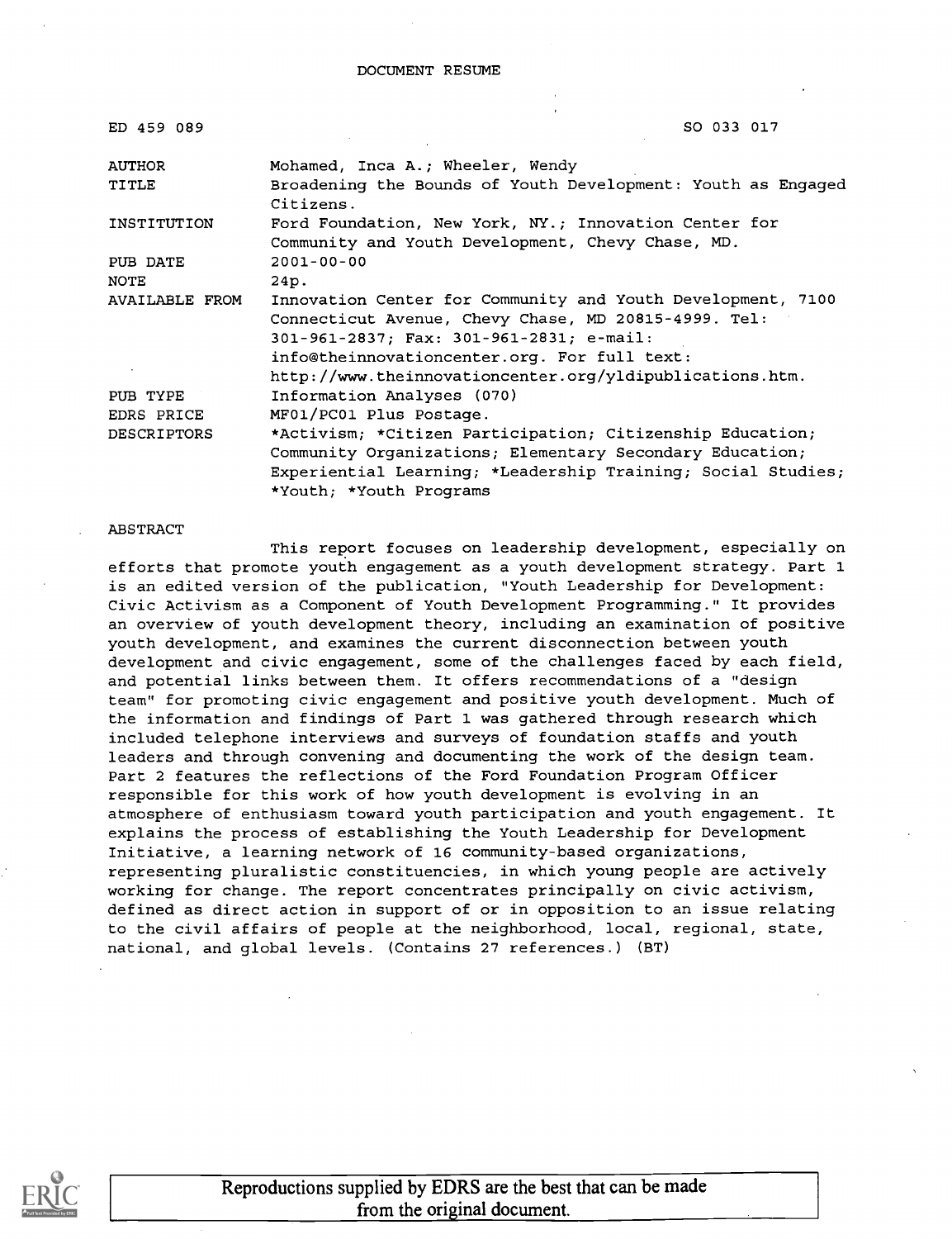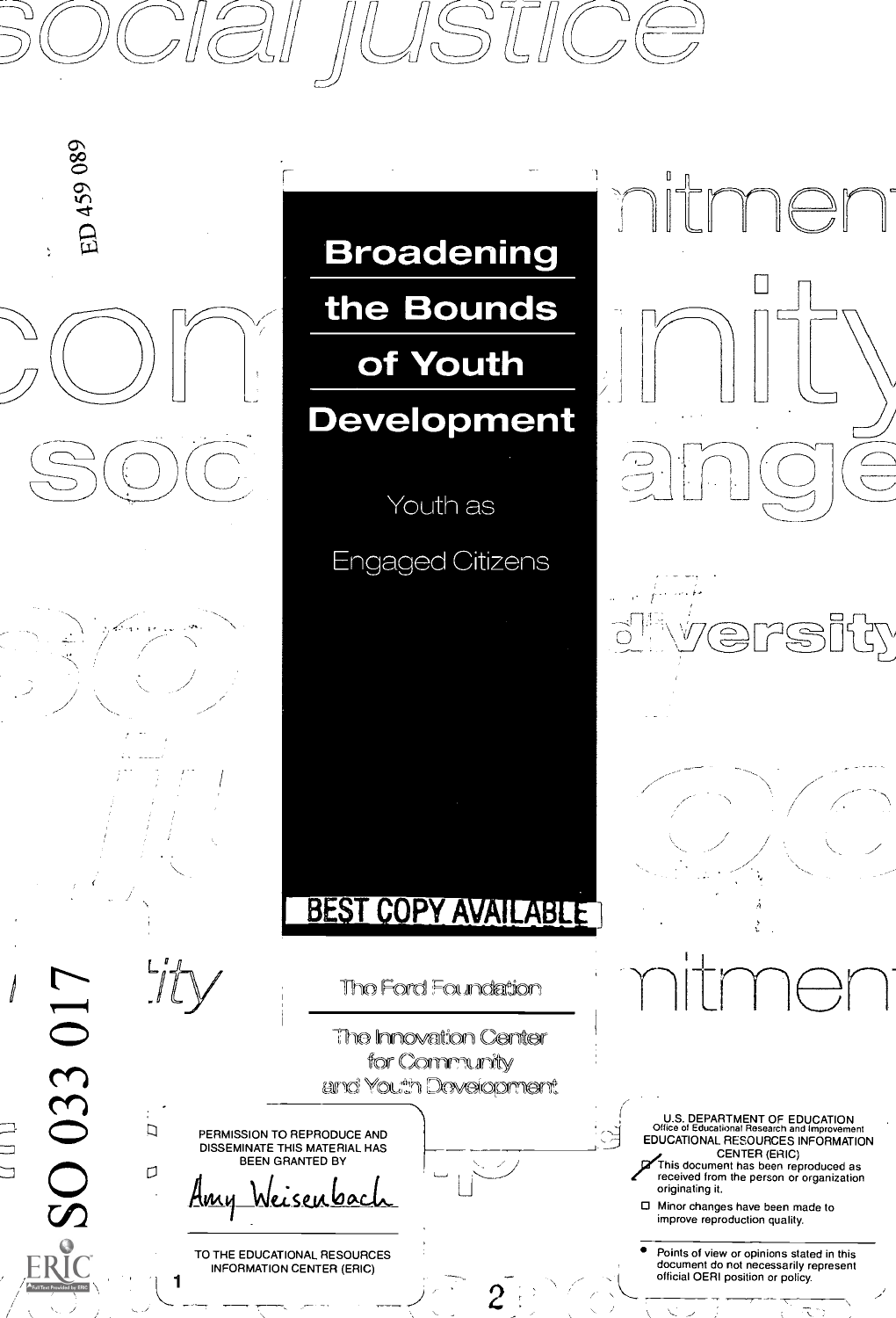**Broadening** the Bounds of Youth **Development** Youth as **Engaged Citizens** By Inca A. Mohamed and Wendy Wheeler A Joint Publication of The Ford Foundation

> The Innovation Center for Community and Youth Development

 $\mathbf{3}$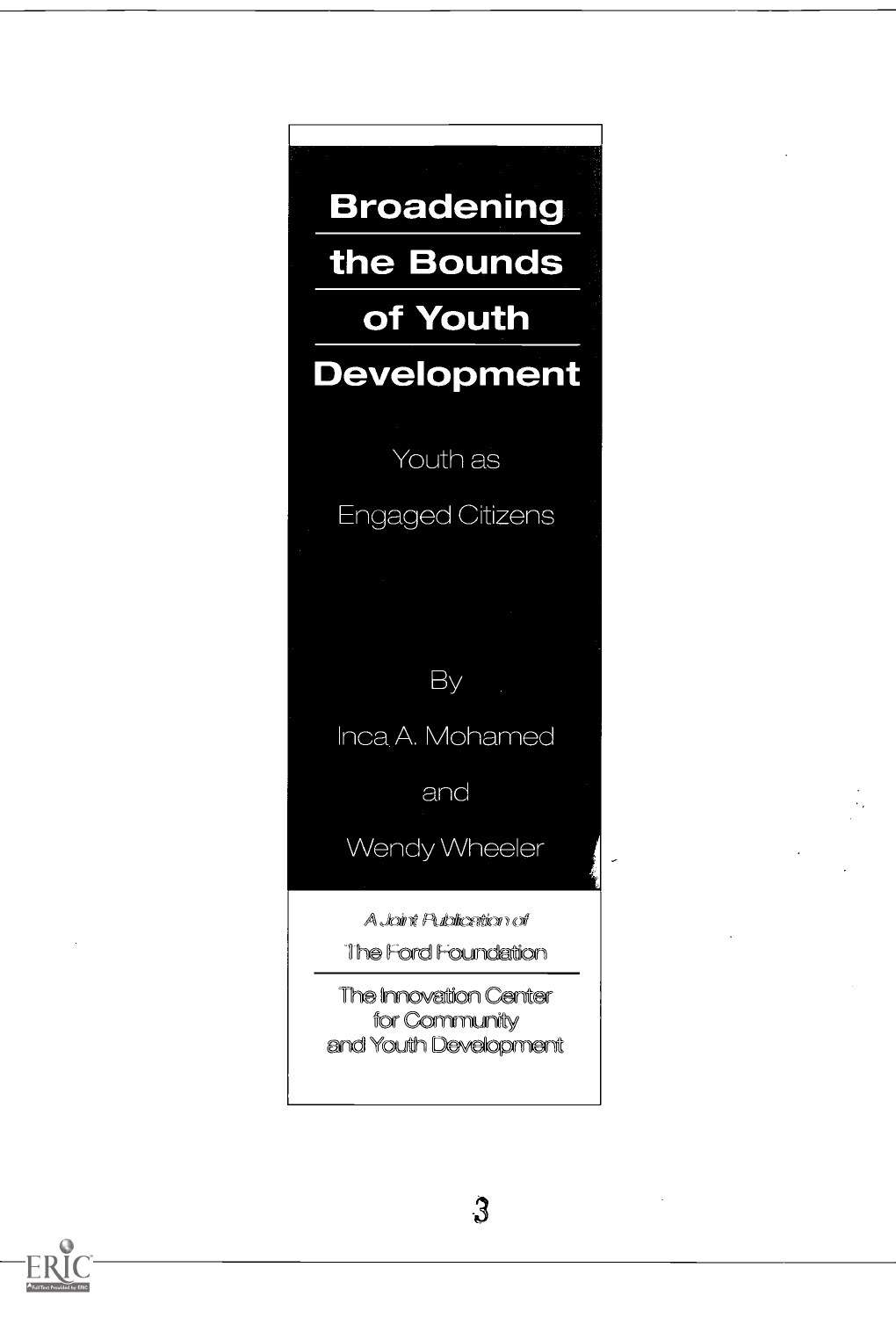The Ford Foundation 320 East 43rd St. New York, NY 10017

The Innovation Center for Community and Youth Development 7100 Connecticut Ave. Chevy Chase, MD 20815

©The Innovation Center for Community and Youth Development and The Ford Foundation, 2001

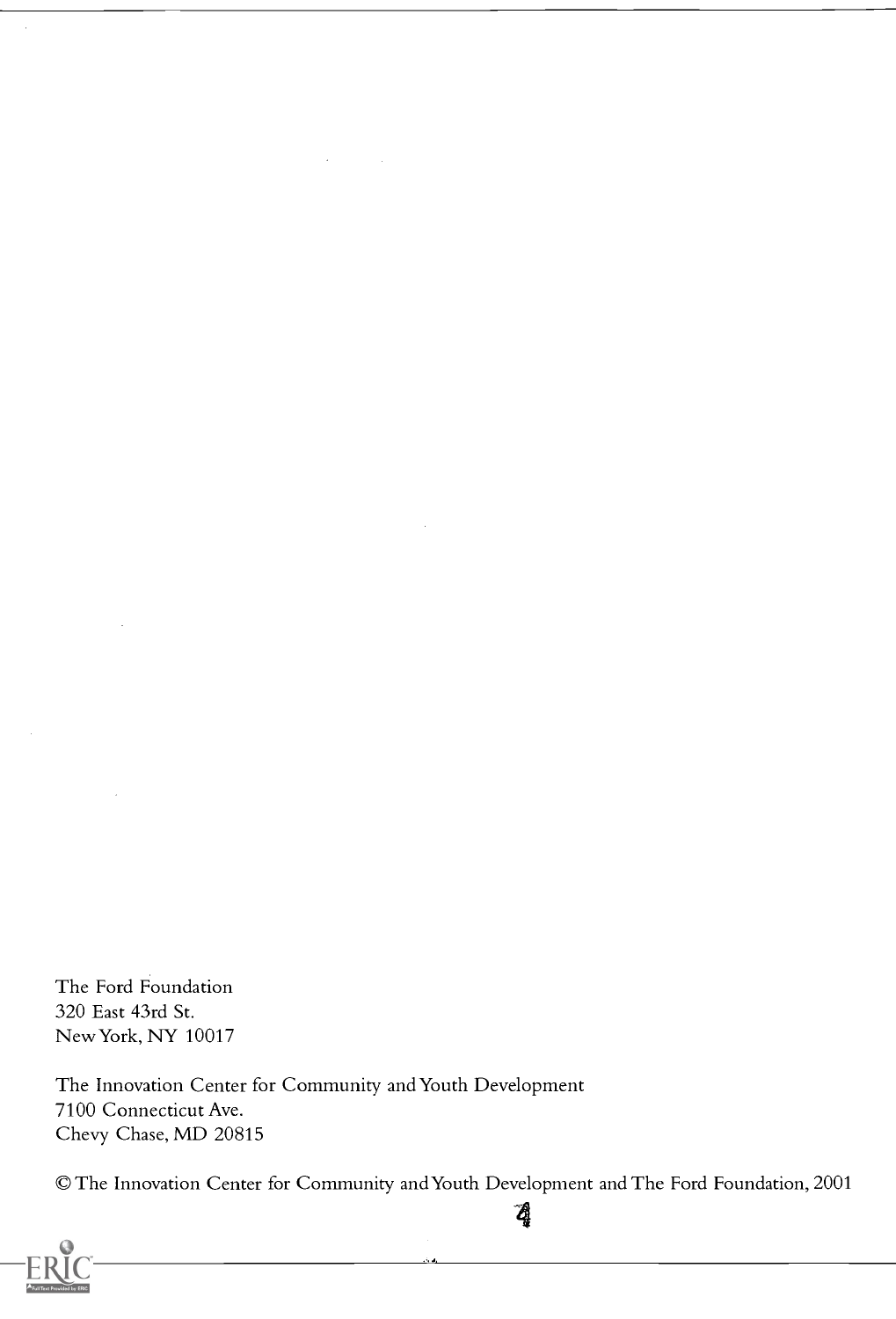

| Part I                                                                             |  |
|------------------------------------------------------------------------------------|--|
| Civic engagement and leadership: Promoting a positive youth                        |  |
| development outcome for disengaged youth  6                                        |  |
| The positive youth development framework  6                                        |  |
|                                                                                    |  |
| Recommendations of the design team for promoting                                   |  |
| civic activism and positive youth development $\ldots \ldots \ldots \ldots \ldots$ |  |
|                                                                                    |  |
| Part II                                                                            |  |
| Notes from a program officer: The case for youth engagement 11                     |  |
|                                                                                    |  |
|                                                                                    |  |
| Civic activists: Youth workers of tomorrow? 13                                     |  |
| YLDI: Broadening the parameters of youth development and                           |  |
|                                                                                    |  |
|                                                                                    |  |
|                                                                                    |  |
| Appendix A: Design Team Participants 16                                            |  |
|                                                                                    |  |
|                                                                                    |  |
|                                                                                    |  |
|                                                                                    |  |

 $\frac{5}{4}$ 

 $ER$ ided by ERIC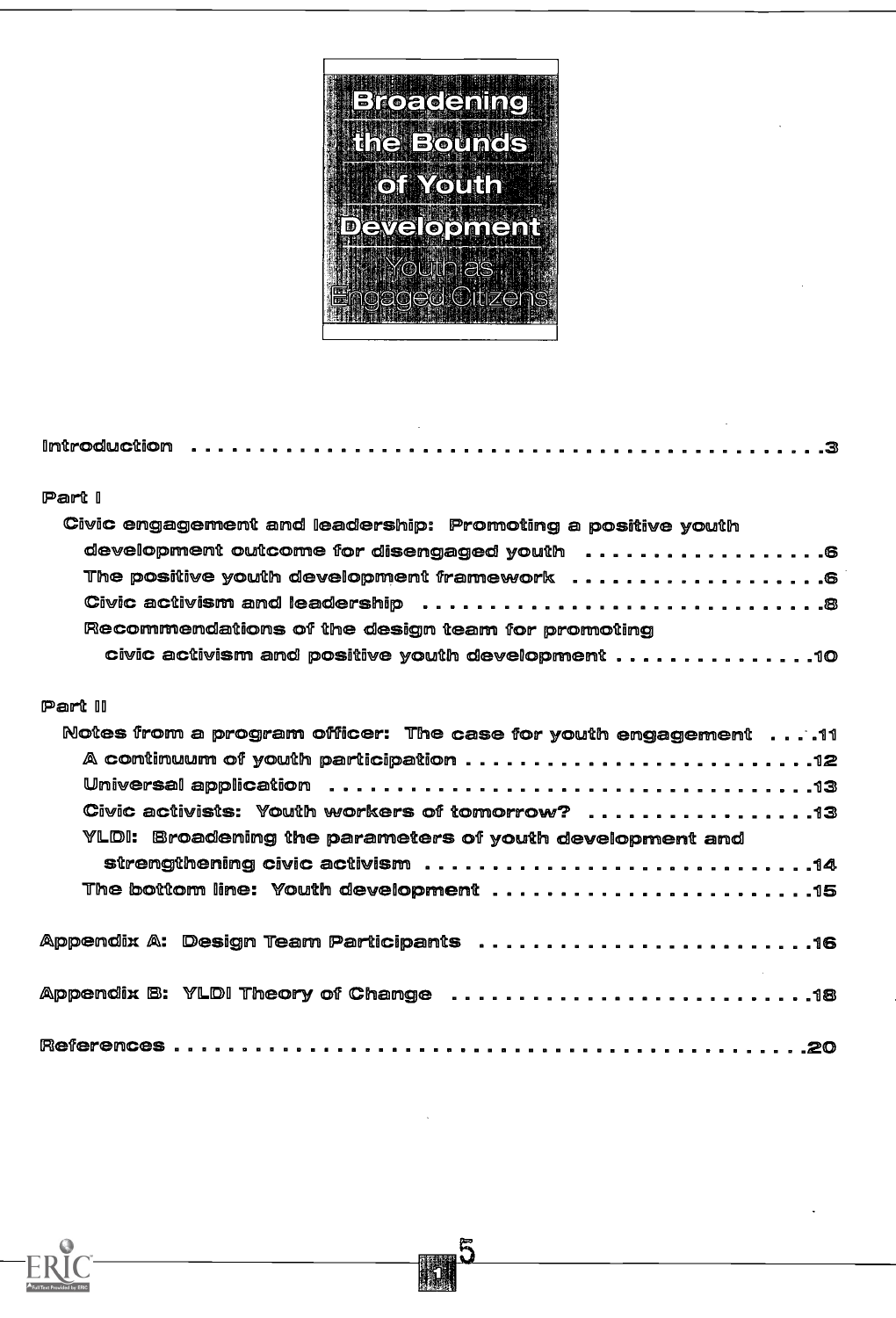

#### Imtroduction

Leaders, it has been said, are dealers in hope. Nowhere is this maxim more evident than in the context of youth, and so it is fortunate that the field of youth development is experiencing a resurgent interest in youth leadership development. For young people leadership development meets a number of needs, including opportunities for relationships with caring adults, peer group support, and meaningful engagement in community and civic life.While providing occasion for development of a range of skills, including critical thinking, writing, public speaking, planning, and group dynamics, leadership development for young people also has the potential to create a more engaged citizenry.

A long-time mainstay of national youth programs, youth leadership training remains at the center of the oldest and best-known youth development and youth-serving organizations in the nation. Because the development of leadership capacity among young people is a process occurring over time, it fits neatly into the developmental process of young people.

The rediscovery, however, of youth leadership development as a core component of positive youth development strategies and programs has an even more significant impact: it validates a growing recognition within the philanthropic community and among leadership theorists that personal and social development are essential conditions for strengthening a community's capacity to respond to its problems and build its future. This understanding has led a number of foundations—the Annie E. Casey Foundation, the W. K. Kellogg Foundation, and the Rockefeller Foundation, to name just a few—to actively pursue broad-based leadership development strategies and initiatives in an effort to address issues of personal and social development.

A complementary strategy is civic engagement, which has re-emerged as a viable means for young people to develop and exercise leadership while effecting concrete changes in their communities. In recognizing that young people are capable of addressing societal problems and concerns and providing a forum for them to do so, civic engagement can be a dynamic and powerful strategy. Through civic engagement, young people's ideas and energy can contribute

 $\mathcal{E}$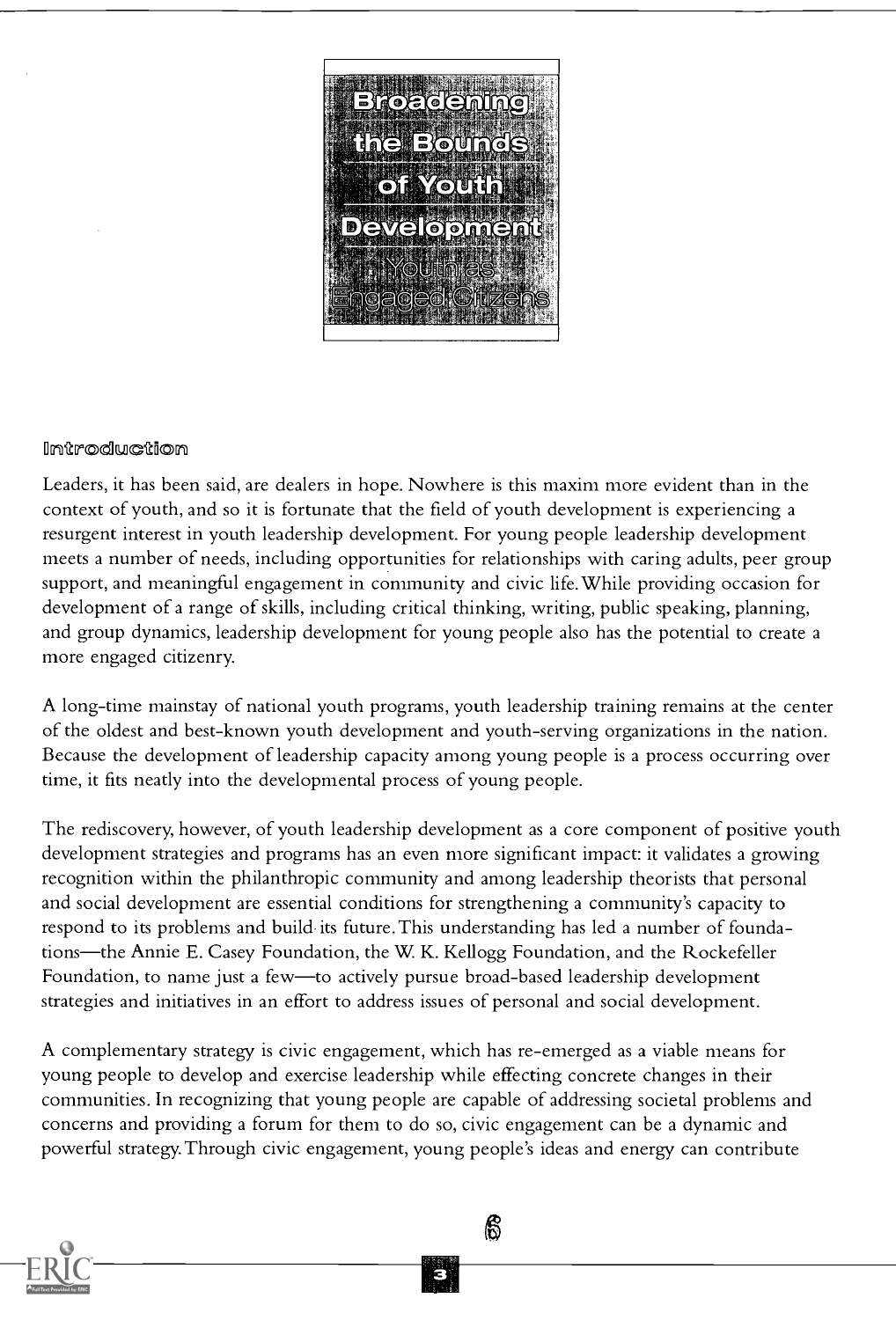meaningfully as they participate in community building, work toward social change, and apply their leadership skills, all the while gaining access to services, supports, and opportunities that facilitate their own development.

Particularly for youth who are struggling with issues of identity formation and the differences engendered by race, class, gender, and sexuality, civic engagement provides a safe and positive forum in which to work on or through these issues. Many of these young people remain disengaged from traditional youth development opportunities while participating in a larger set of institutions and forces in society that in many instances are not working well for them. For these marginalized young people, youth leadership and civic engagement, it seems, can be successfully combined into an effective strategy for achieving youth development outcomes.

#### The Ford Foundation's approach to youth development programming

The Ford Foundation's work in the area of youth development focuses on the social and economic factors that influence human development with the goal of improving the well being of children and families. Guided by the belief that people from economically disadvantaged or otherwise disempowered communities must be the catalysts for change and a better future, the Foundation builds the capacity of low-income communities to create supportive environments. Likewise, the youth development programming seeks to enhance the ability of young people from economically disadvantaged communities to successfully make the transition from adolescence into economic self-sufficiency, responsible adulthood, and engaged citizenship.

Since the mid-1990s, the Foundation has relied heavily on the guiding principles of positive youth development, which is based on an asset rather than deficit model, to inform the selection of projects and the development of initiatives.While the positive youth development framework identified by Karen Pittman and others (Pittman 1991, Pittman and Irby 1996, Pittman et al, 2000) represents a much needed advance in youth development approaches, it was developed in response to a western urban youth context, and it reflects that bias. Therefore, to make the framework applicable in a broader array of settings, the youth development strategy has evolved to consider more fully the interface between individuals and social aspects of human development, structural conditions, and social participation as experienced by youth.

The Ford Foundation has recently redoubled its focus on leadership development. Most leadership theorists believe that the skills critical for effective leadership, including the capacity to understand and interact with others, are developed most deeply in adolescence and young adulthood. Given these relationships, the Ford Foundation decided to support efforts that promote youth engagement as a youth development strategy. Through the Children,Youth and Families program, the Foundation began to examine this concept at work in the field, foster it, and help make possible its conscientious adoption by others, and incorporate the points of next paragraph

This publication is a product of some of that work. It is produced by the Ford Foundation in partnership with the Innovation Center for Community andYouth Development. Part I is an edited version of a previous publication by Ford and the Innovation Center, Youth Leadership for Development: Civic Activism as a Component ofYouth Development Programming (Roach et al). It provides an overview of youth development theory, including an examination of positive youth



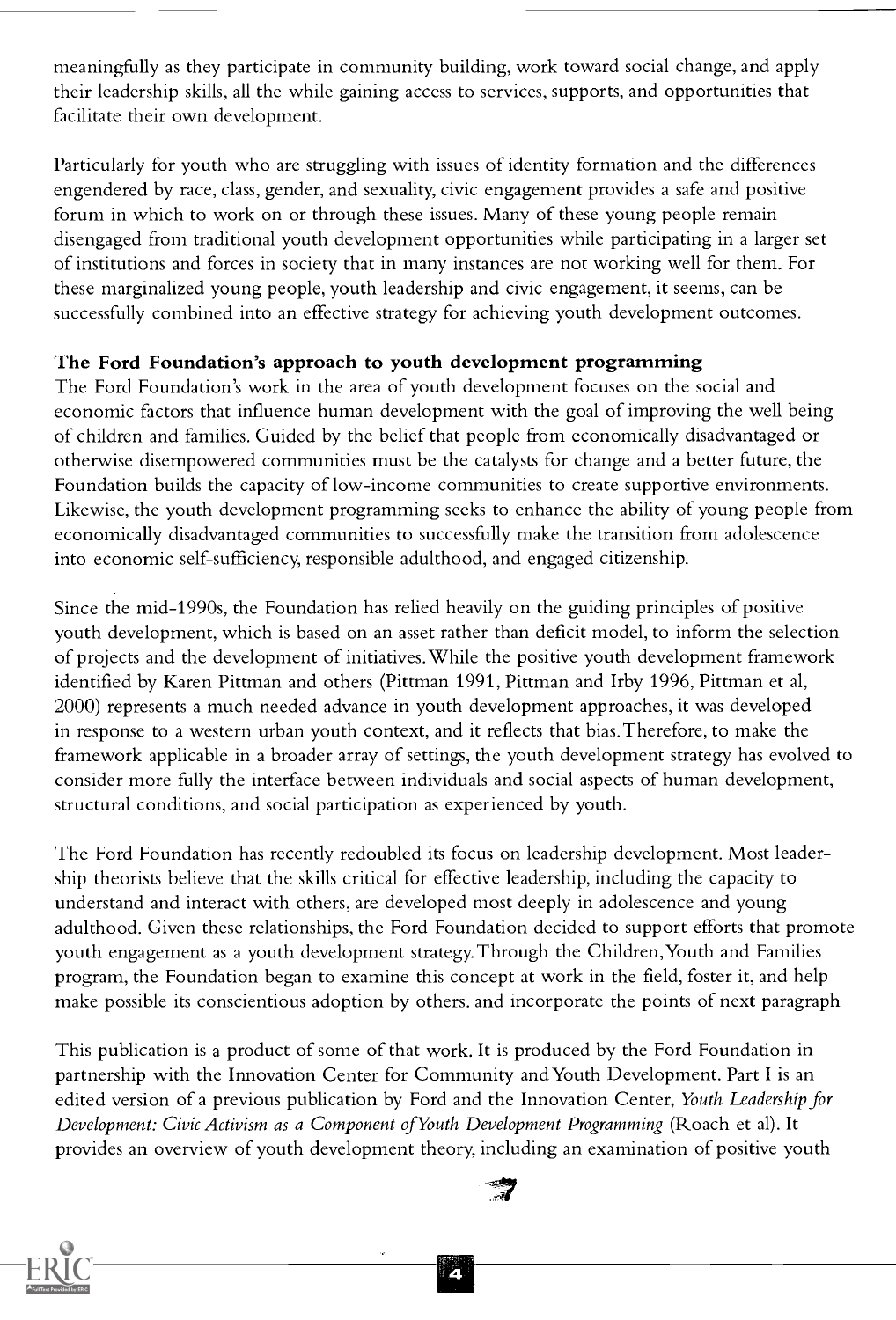development, and examines the current disconnection between youth development and civic engagement, some of the challenges faced by each field, and potential links between them. Part I concludes with recommendations of a "design team" for promoting civic engagement and positive youth development. Much of the information and findings of this part of the report were gathered through research by Innovation Center staff along with consultant Lisa Y. Sullivan, president of LISTEN, Inc. The research included telephone interviews and surveys of foundation staffs and youth leaders, and convening and documenting the work of the design team.

Part II features the reflections of the Ford Foundation Program Officer responsible for this work of how youth development is evolving in an atmosphere of enthusiasm toward youth participation and youth engagement. Furthermore, she explains the process of establishing the Youth Leadership for Development Initiative (YLDI), a learning network of sixteen community based organizations, representing pluralistic constituencies, in which young people are actively working for change.

There are many forms of youth engagement. This publication concentrates principally on civic activism, defined as direct action in support of or in opposition to an issue relating to the civil affairs of people at the neighborhood, local, regional, state, national, and global levels. Such action might involve individuals, organizations, and institutions engaged in public education and advocacy campaigns, research and public policy, nonviolent public demonstrations, resource development, or participation in the democratic process (Roach et al. 1999).

Today, the intersection of youth development and civic activism is the focus of much attention and enthusiasm. There is much to be gained from their interface, and while challenges and questions remain, the road ahead seems paved with promise.

8

Θ

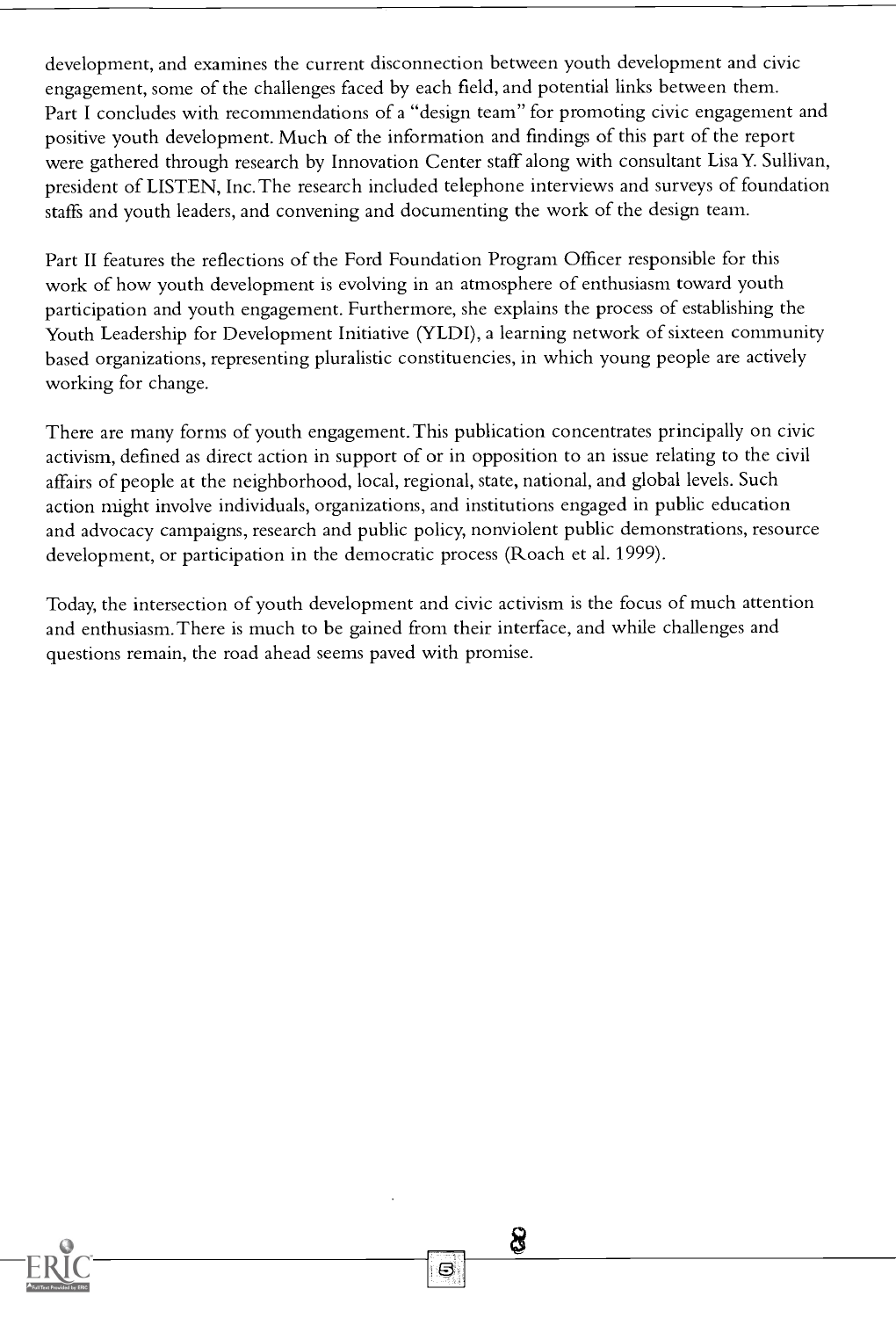# Civic Engagement and Leadership:<br>Promoting a Positive Youth Development<br>Outcome for Disengaged Youth

#### The Positive Youth Development Framework

The process commonly called "youth development" is one that most young people in the United States pass through on their way to adulthood. During adolescence, ideally, young people receive support from their peers, families, caring adults, schools, and community institutions, thereby increasing the likelihood of "positive" youth development and improved life outcomes.Yet even under the most ideal circumstances, adolescence is often a time of turbulence. It is a stage of rapid development physically, psychologically, and socially; young people are confronted simultaneously with issues of identity formation and self-worth while acquiring a broad set of skills needed to function as an adult.

For young people growing up in low-income communities the challenges of adolescence are exacerbated by a range of factors, including a lack of economic opportunity for their parents, family instability, inadequate schools, and the prevalence of drugs, violence, social isolation, and, in the case of ethnic and racial minorities, racism. Most low-income youth enter adolescence having already experienced many of these challenges. Consequently, adolescence often represents one of the last opportunities to intervene in the human development of young people and help them overcome the academic, health, and social deficits associated with growing up in poverty. Moreover, adolescence represents one of the last opportunities to access young people in groups, through schools, community centers, and peer groups. For society, adolescence represents the final chance to intervene in the lives of young people before welfare dependency, limited productivity, and other social problems become life patterns that ultimately are more costly as later interventions become necessary.

Since the 1950s, there has been a steady growth in social programs and policies aimed at helping low-income youth meet the additional burdens imposed by the confluence of adolescence and poverty. The Ford Foundation was extensively involved in the development of these social programs and policies, many of which focused on preventing specific problem behaviors such as pregnancy, school failure, and unemployment. Beginning in the late 1980s, the Foundation began moving away from a focus on prevention of problem behavior, embracing instead the promotion of positive development and preparation for adulthood among low-income youth.

Undergirding the Foundation's conceptual shift to positive youth development was the work of Michele Cahill, currently Senior Program Officer with the Carnegie Corp. of New York, and Karen Pittman, Executive Director of the Forum for Youth Investment. As co-founders of the Center for Youth Development and Policy Research at the Academy for Educational Development, Cahill and Pittman set forth the positive youth development framework. They argued that the term "youth development" refers to the ongoing process in which all young people are engaged and invested—even in the absence of family supports and formal programs.



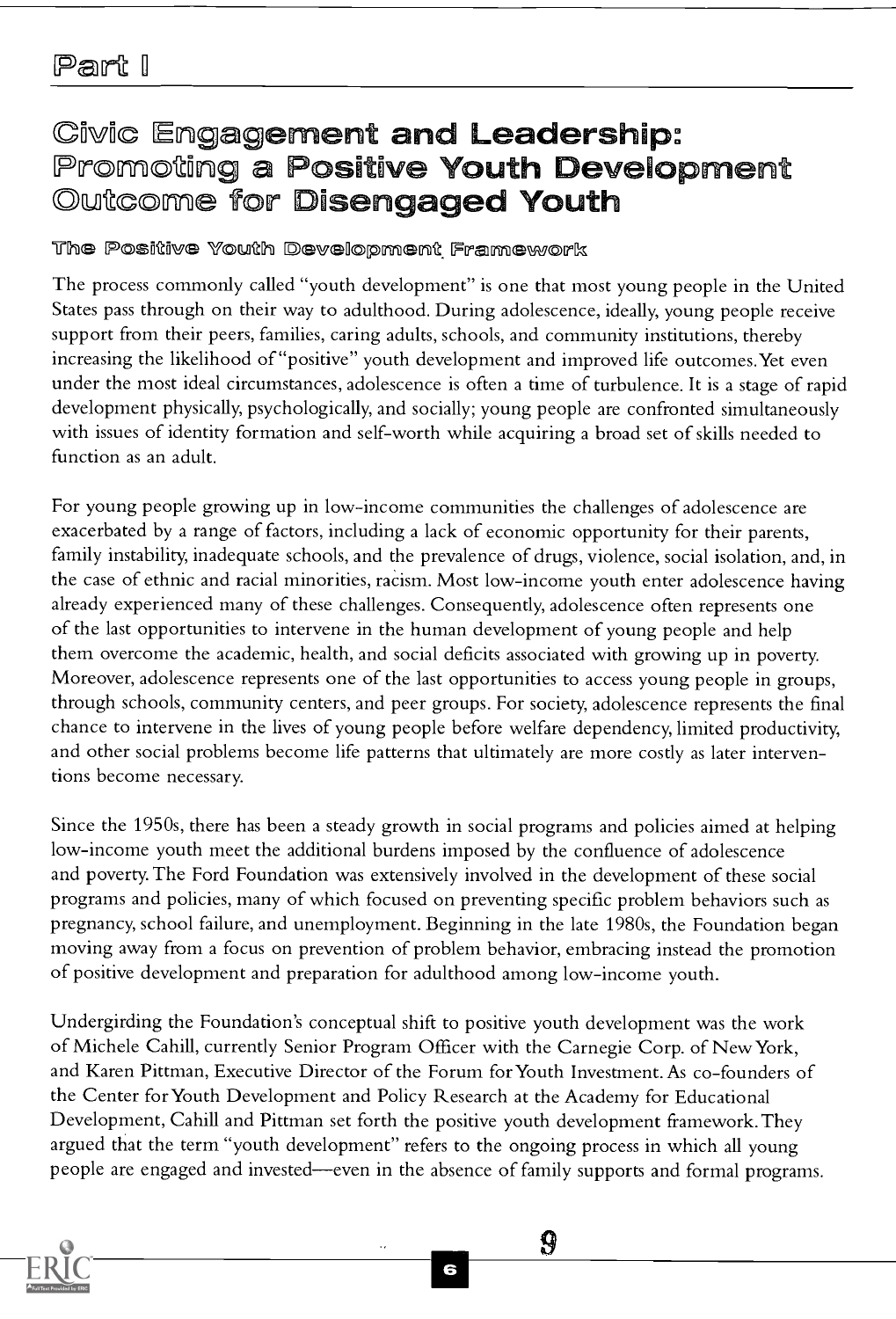All young people will seek ways to:

- 1. Meet their basic physical and social needs; and
- 2. Build the individual assets or competencies (knowledge, skills, relationships, values) they feel are needed to participate successfully in adolescence and adult life.

In other words, youth development is an inevitable process, and depending on the influences young people are exposed to, their development can either be negative or positive.

A set of three guiding principles is now routinely used to develop programs and policies and to evaluate the outcomes of positive youth development. The first principle of positive youth development says that society must have a vision of what it wants for its young people. The second principle underscores the fact that young people grow up in communities, not programs, and efforts to promote positive development must be focused on the overall context in which that development occurs. The third principle holds that youth in partnership with adults have critical roles to play as stakeholders in all efforts to promote positive youth development (Pittman and Irby, 1995).

For the most part, positive youth development outcomes often contain broad statements about how we want young people to be good citizens, good neighbors, good workers, and good parents. The Carnegie Council on Adolescent Development has pushed further, articulating a general list of competencies that we want for young people (Carnegie Corporation 1989). These include academic, cognitive, civic, emotional, physical, vocational, and social and cultural competence. Beyond these expected competencies, an important set of secondary outcomes exists—those that allow young people to be not only competent, but also connected, caring, and committed (Roth and Brooks-Gunn 2000). In addition to skills, young people must have a solid sense of safety and structure, membership, and belonging, as well as mastery of a sense of purpose, responsibility, and self-worth.

In short, all young people, affluent or low-income, above grade or out-of-school, need a mix of services, supports, and opportunities in order to stay engaged. Promotion of positive youth development requires that young people have stable places, services, and instruction. But they also need supports—relationships and networks that provide nurturing, standards, and guidance, as well as opportunities for trying new roles, mastering challenges, and contributing to family and community.

The assumption that disengaged, disadvantaged, or marginalized youth must be "fixed" before they can be developed runs counter to what is known about human motivation and adolescent development. Unfortunately, too many youth workers and youth development organizations fail to recognize that adolescent development is uneven, ongoing, complex, and profoundly influenced by the quality of the relationships, environments, and commitments in which young people are involved. As a consequence, programs and organizations that seek the participation and involvement of "at-risk" youth frequently have a difficult time with the recruitment and retention of adolescent participants. While problems must be addressed, it is a commitment to development that motivates growth, change, and participation.

D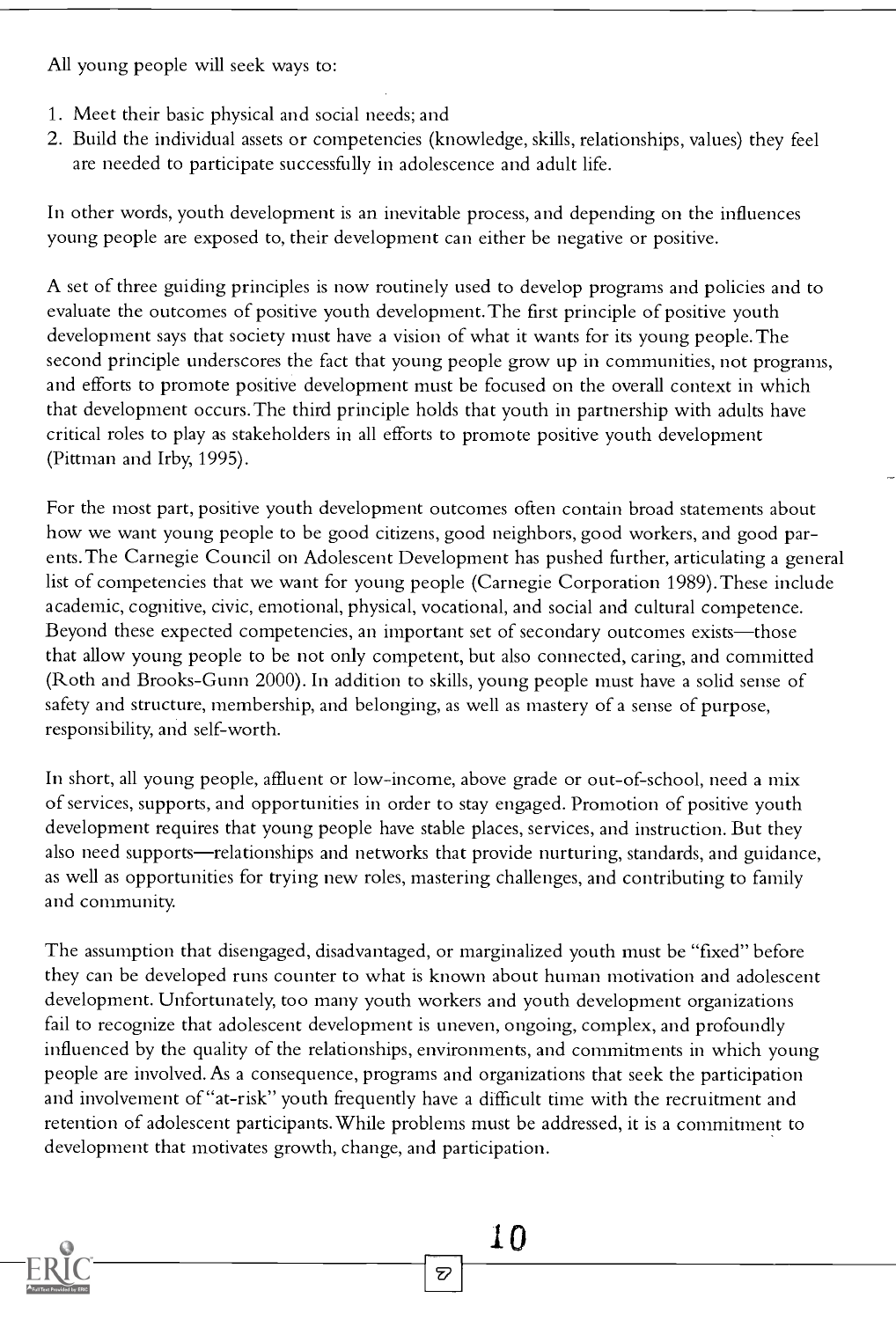In the final analysis, youth development must consider all the dynamics of human growth and development while providing young people with the places, skills, and opportunities to achieve positive youth development outcomes. At the community level, there must be the presence of caring adults who want to facilitate youth development by creating spaces and places that value the participation, ideals, voice, and decision-making process of young people.Without these conditions, youth and community development cannot occur.

# Givic Activism and Leadership: Promoting a Positive Youth<br>Development Outcome for Disengaged Youth

While theory supports the merging of youth engagement and youth development practice, the truth of the matter—especially at the community level—is that they have tended to be ships passing in the night. Civic engagement and youth development practitioners, with some notable exceptions, rarely collaborate or share strategies. Moreover, adults tend to serve as youth development practitioners, while youth and young adults prefer to participate in civic activism. This reality is most pronounced among youth who are either disengaged or marginalized within their communities.

This dichotomy is further aggravated by the failure of many youth development practitioners to deal effectively and in a sustained manner with the twin issues of youth identity and meaningful engagement of young people in the leadership and decision-making processes of communitybased institutions and organizations. Identity issues, for example, are critical for youth development, and too many youth organizations and programs simply fail to address the developmental needs of adolescents who want to examine issues like sexuality, race, class, and gender. For many marginalized youth, socialization and discrimination have had profound negative effects on their development. Failure to address issues pertaining to the barriers in their lives further alienates them from structured youth development programs and organizations. Presenting these young people with opportunities to express how society has thwarted their development often helps them to move forward in positive ways. Dealing with these difficult topics of gender, class, sexuality, and race has major implications for the content of youth development programs, the method of program delivery, staff training and development, and the creation of a safe environment that encourages all youth to act on and explore their own truths.

Disturbingly, many youth development organizations and programs have failed to take seriously the need for youth participation, voice, input, and power in the decision-making process. Unfortunately, too many youth development programs and organizations have not practiced youth empowerment. In these programs, young people have not been viewed as partners, often creating an organizational culture of "adultism"-all those behaviors and attitudes flowing from assumptions that adults are superior to young people and are entitled to act upon young people without agreement or consent.

Many marginalized youth feel that traditional youth development agencies do not really listen to young people, nor do they support the initiatives of youth, validate their thinking, or welcome their ideas. At the same time, these young people believe traditional youth service providers do not trust young people in decision-making and leadership positions. Many youth believe they must pursue youth-led civic engagement to find respect, leadership development opportunities,

.11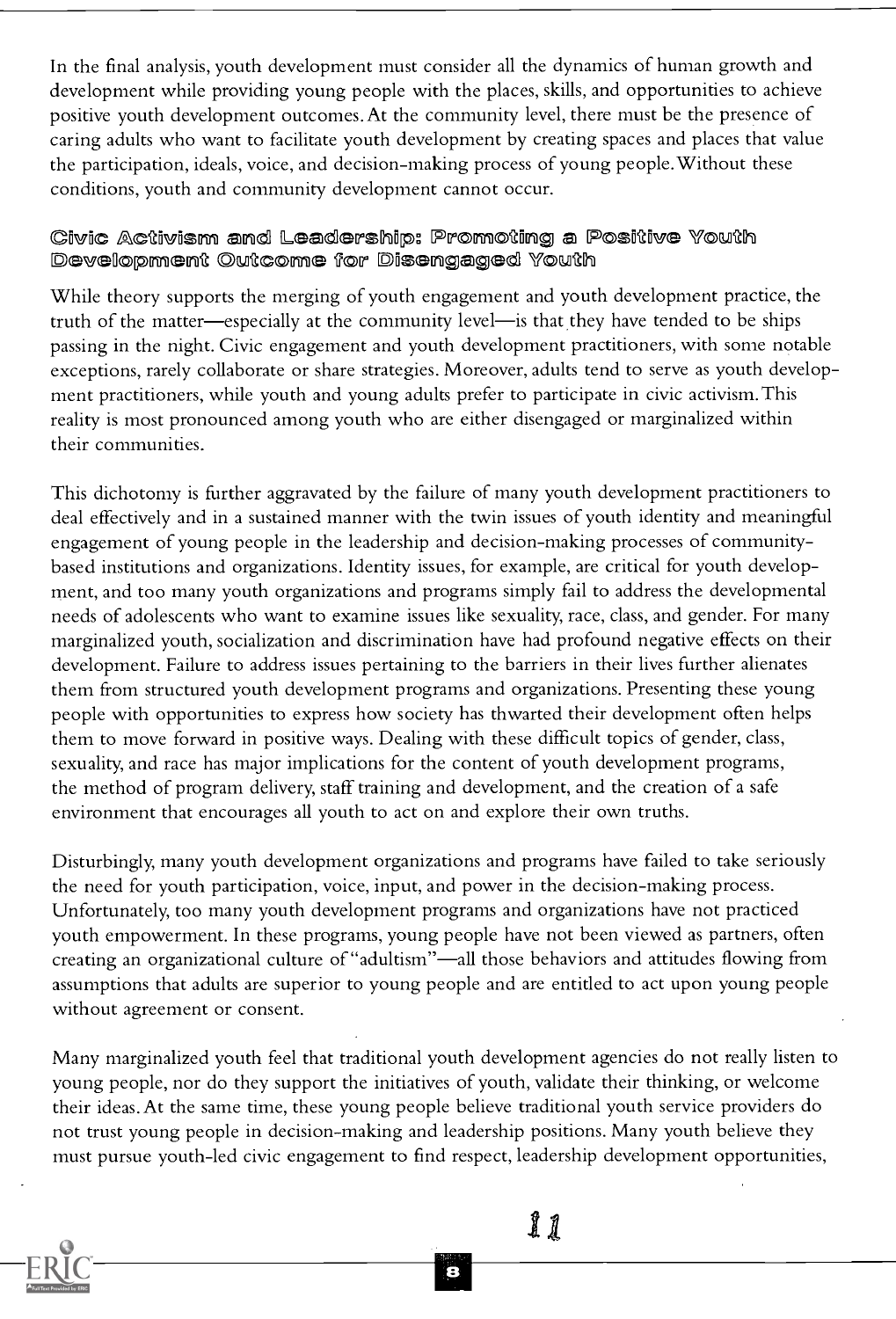and real information about the way the world works. The failure of youth development practitioners to provide adolescents with the appropriate developmental opportunities to explore identity, independence, and decision-making is no small matter. The continued alienation of adolescents, particularly those who are disengaged from society's mainstream, has tremendous implications for the future outcomes of community youth development.

For these reasons, civic activism has increasingly become a strategy for achieving youth leadership development and the civic participation of marginalized young people.While civic activism has the potential to contribute significantly to community youth development, several critical issues must be addressed:

- 1. Civic activism most often tends to be led by young adult youth workers with little, if any, exposure to human growth and development theory or training. These young adults in their twenties and thirties tend to work with marginalized adolescents with whom they are capable of building strong relationships, even though they often lack a youth development background to adequately support these young people. In low-income communities of color, this lack of preparation can become a serious issue given the chronic problems these communities frequently face.Young adult youth workers are regularly overwhelmed by the services needed by the young people they seek to empower and develop as leaders.
- 2. Civic activism is often initiated as a spontaneous response to a community injustice or problem. As a consequence, civic activist organizations, projects, and movements often lack a theory of change without which it is difficult for civic activists to evaluate their work, articulate program goals and objectives, or identify and measure outcomes. For the most part, this shortcoming has significantly hindered civic activism from gaining widespread support and recognition as a viable strategy for obtaining positive youth development.
- 3. Finally, most civic activism takes place within the structural context of non-profit organizations.When young people in their twenties and thirties start non-profit businesses to undertake civic activism, they are also taking on the responsibilities of non-profit management. Management in any context requires information and skills; too often young adult youth workers—especially those who work directly with marginalized youth—lack the skills and information to manage people and resources effectively.

The challenges facing civic activism differ significantly from the issues on the radar screens of traditional youth development, yet they are most likely the harbingers of things to come. Dealing openly and honestly with issues of identity, adultism, power, and control will require significant changes in the attitudes and opinions of adult professionals and organizational leadership. On the other hand, the preparation of a new generation of youth workers engaged in positive youth development through youth leadership and civic activism is a possibility within reach. Through technical assistance and support, positive youth development can be strengthened by integrating the theory, information, and skills of civic activism, coupled with non-profit management skills, while simultaneously strengthening the developmental outcomes of the civic activists.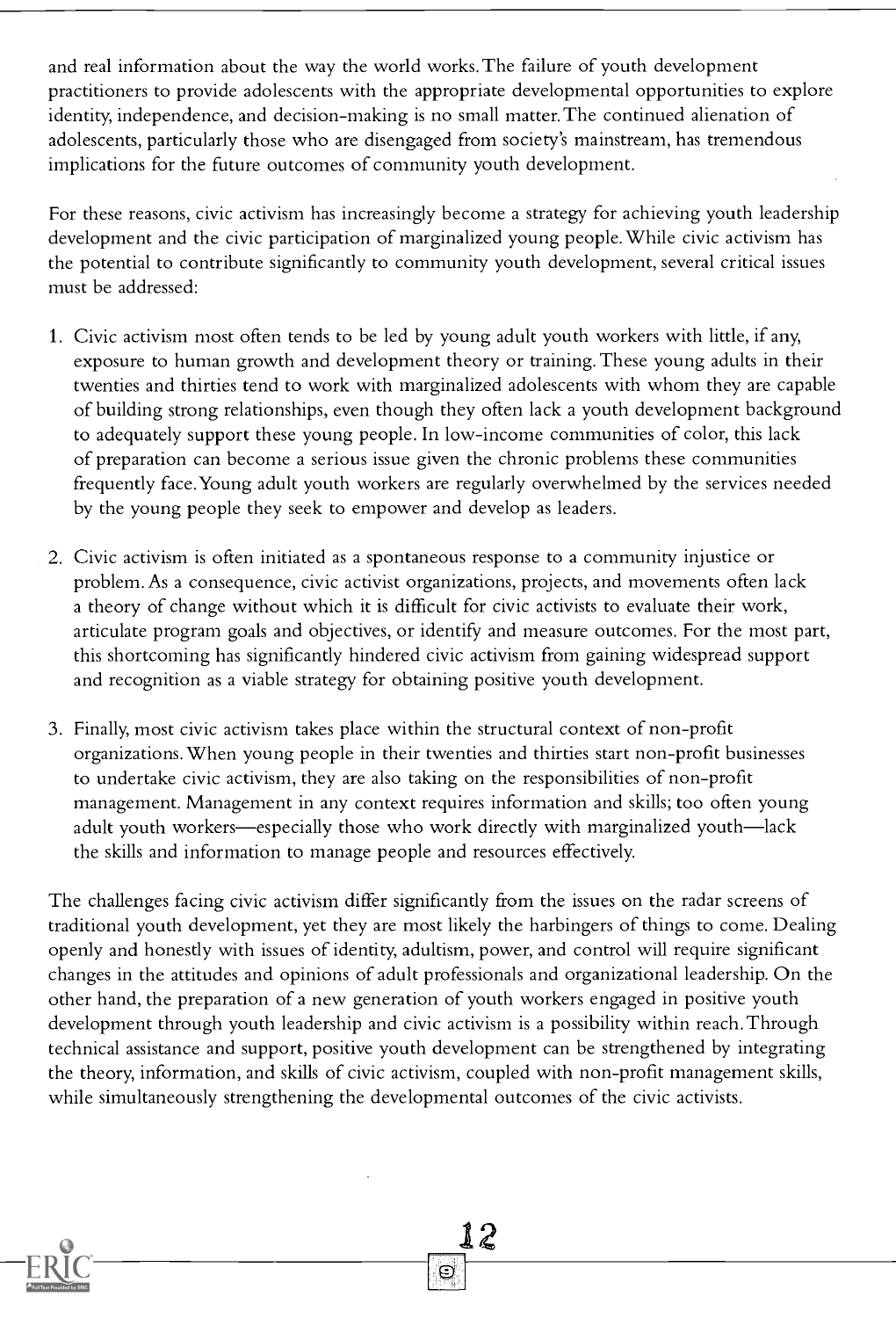Recommendations of the Design Team for Promoting Civic Activism and Positive Youth Development

In deepening its efforts to explore the intersection of civic engagement and youth development, the Ford Foundation commissioned the Innovation Center to convene a diverse, intergenerational group of youth leaders, foundation program officers, and practitioners in the fields of community organizing, community development, and social justice. (See Appendix A for a list of members.) This "design team" was charged with bringing into focus the necessary conditions that must exist in order for youth to be involved, and to participate as leaders, in the social change process.

This learning community came together in a series of meetings to examine lessons and exchange information. The potential for achieving youth development outcomes through civic activism, the design team agreed, creates an opportunity to intentionally support and foster learning about a youth development strategy that targets the leadership development and civic engagement of marginalized youth. As young adult youth workers develop their potential to focus on civic activism through positive community youth development, it is reasonable to expect that they, like adults, will benefit from intermediary structures that provide opportunities for support and training.

Toward this end, the design team outlined six specific recommendations for promoting civic activism and positive youth development:

- 1. Foster the development and documentation of promising practices by convening a national network of young adult youth workers;
- 2. Provide technical assistance and support for civic activist organizations at the grassroots level through locally based capacity-building intermediaries;
- 3. Create a center where young leaders and young adult youth workers can meet together to get support of all kinds, exchange ideas and strategies, and prepare to be better facilitators, trainers, and managers of youth development. programs and organizations;
- 4. Provide opportunities for US-based activists to make global connections to civic activism through international exchanges, visits, and interactions;
- 5. Provide support and training opportunities for adult allies/facilitators of civic activism and leadership development; and
- 6. Strengthen the youth development profession by conducting research, documentation, and dissemination on strategies for achieving youth development outcomes through civic activism.

In addition, design team participants recommended that funders make the grant application process for youth-led youth development initiatives more open, creative, accessible, and specifically targeted for young people. Most importantly, design team members said, civic activism seeking to engage marginalized youth in positive youth development should be funded, wherever possible, at the grassroots or neighborhood and community level, rather than at the national level.

<u>ମ୍ବତ</u>

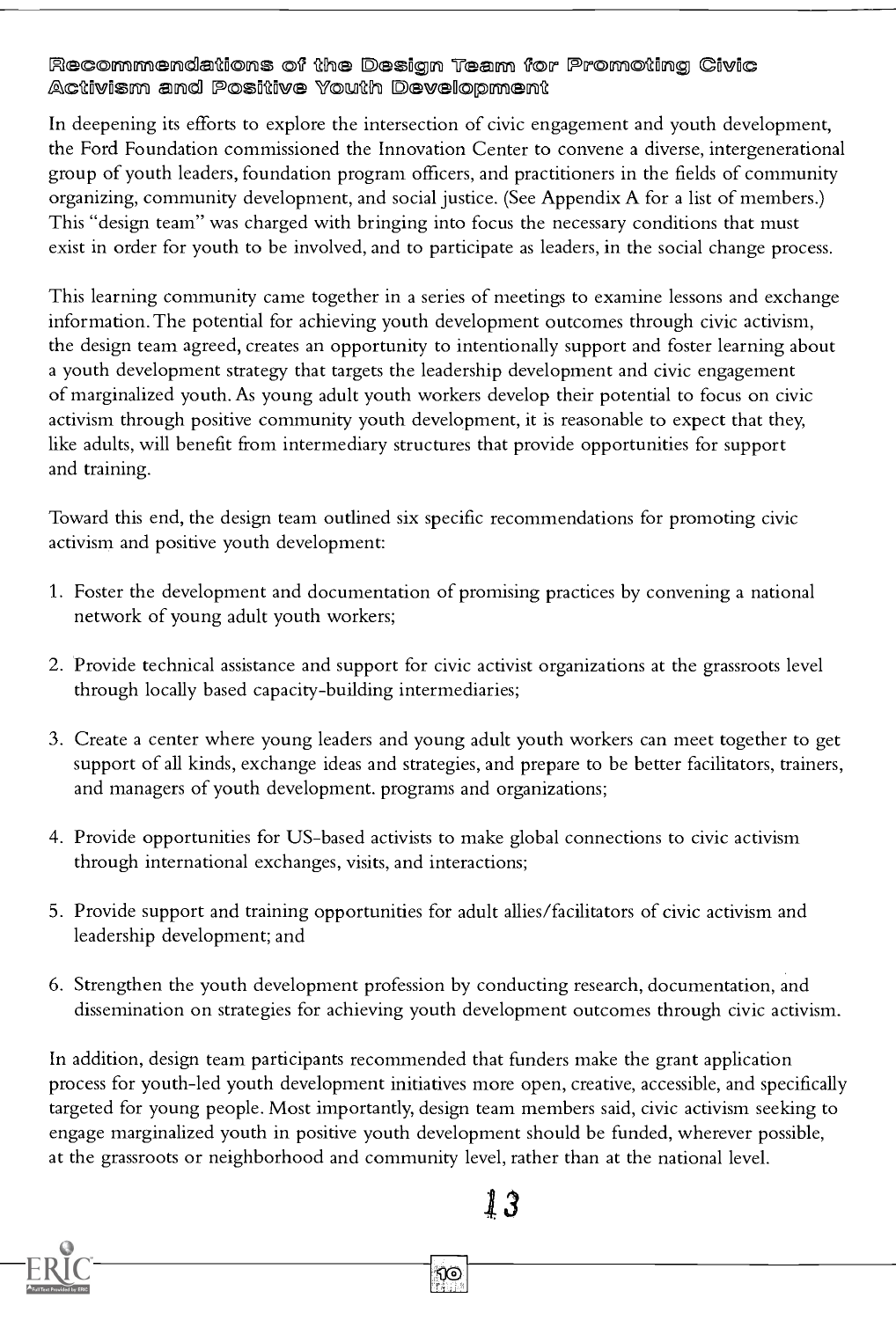# Notes from a Program Officer: the Case for Youth Engagement

#### Inca A. Mohamed

In recent years, the topic of youth participation on behalf of themselves and their community has grown tremendously. Numerous foundations are now either making grants or exploring grantmaking in this area. Indeed, it might be difficult to find a program in which there is not at least some attempt to recognize that young people have a significant contribution to make in their own development and that of their communities—and now, in the present, not just in the future when they become adults.

The idea that young people and civic engagement belong together is not a new one, and in some ways it has been thoroughly tested. Since time immemorial, young people have often been on the front lines of social movements, bravely questioning what others merely accepted, and energetically demanding—if not always winning—justice, equality, and freedom. The US civil rights movement of the mid-twentieth century is a prominent example of the power and possibility of youth activism, one that continues to inspire its successors. That struggle wrought enormous positive changes—and on every level, from the individual youths who grew as leaders to the national character and culture itself, which continues to make its way down the path toward racial equity.

My own attraction to youth work came as a result of the kind of possibility this social action engendered. I came of age in the late 1960s and early '70s, a time of great social change and engagement. Some observers bemoan the indulgences of the era; I and many others, however, were inspired and informed by its significant positive contributions—to greater racial equity, increased gender equity, heightened concern for the environment, and a building challenge to discrimination based on sexual orientation. But these were not changes that would be completed in one decade, and youth work made enormous sense as a suitable place to invest in long-term incremental change.

We live today in a time when youth engagement has particular import and potential. Part of what makes this such a powerful time is the shift taking place in adult/youth relationships, one that I would argue is as fundamental as the change that has taken place in gender relations and in relations between minority and majority ethnicities and cultures. It is the information age; as a result of technological advances in communications, no longer do adults necessarily have greater access to information and thus greater knowledge, which is the key to adults' ability to maintain control over youth. Of course young people continue to need adults, but the nature of that need is evolving in a way that makes possible a more equitable youth/adult relationship.

The Ford Foundation and the Innovation Center for Community and Youth Development have partnered in an effort to broaden the parameters of youth development and strengthen civic activism.We have learned, and continue to learn, much from this work. Here I will touch on three observations: the continuum of youth participation, the universality of the application of

14

ิชข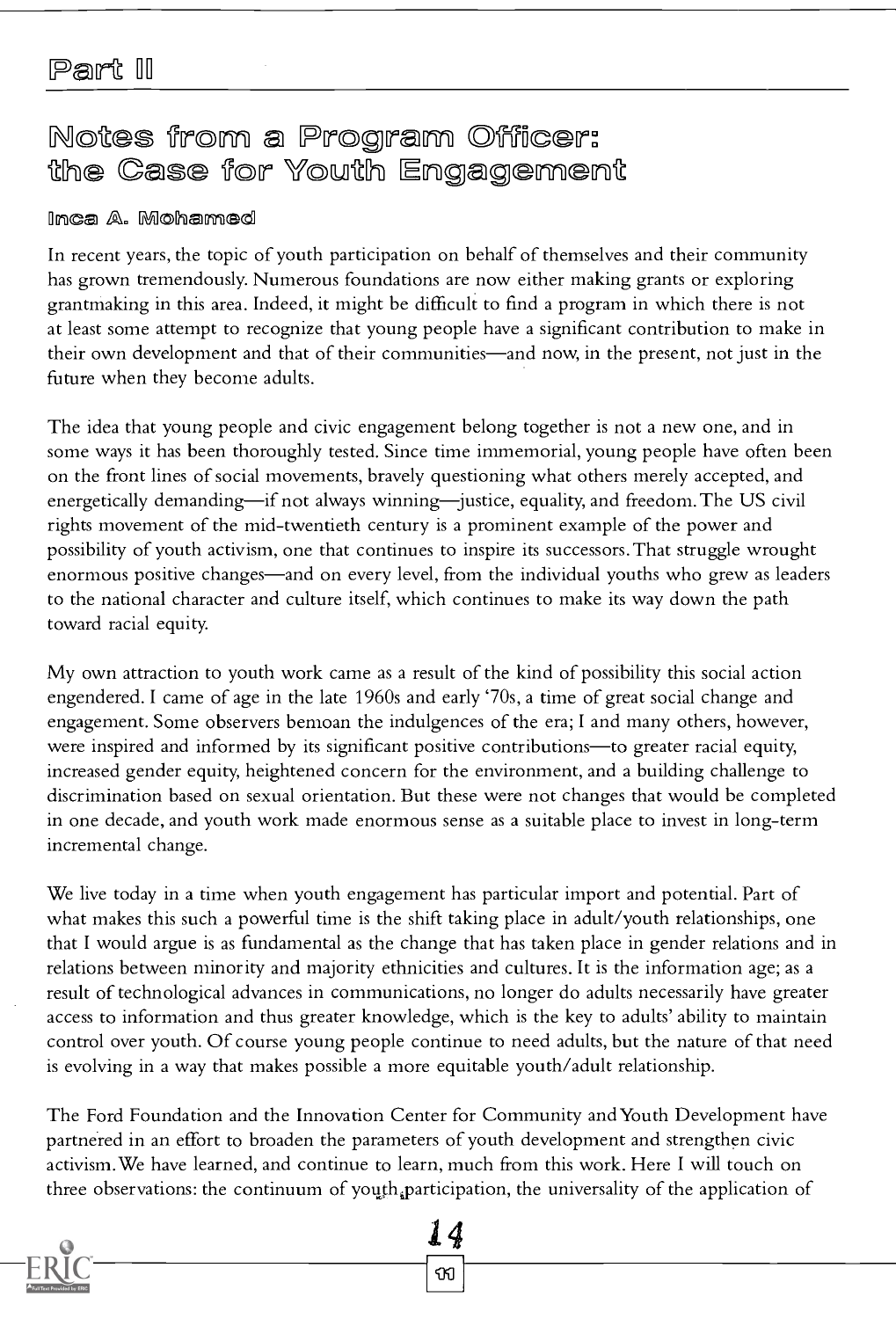civic activism as a youth development strategy, and the potential of civic activists as youth workers of tomorrow.

#### A Continuum of Youth Participation

Young people today are involved in their communities and engaged in voluntarism in unprecedented numbers. Their social participation escapes some observers' scrutiny, however, because youth today are "choosing to be civically engaged through direct, one-on-one service in and on behalf of their communities, rather than through efforts to change broad social institutions like their predecessors" (Gibson 2000).

Youth involvement on the individual level can be seen as a step on a continuum toward engaged and purposeful action on a more collective level. At one end of the spectrum is youth service, or service-learning, in which young people as volunteers perform helpful, humanitarian deeds. It can be seen as the experiential component of civic education; it can help students to see a connection between classroom learning and the "real world." Indicators of success in this case include increased academic performance, increased interest in school, and an increase in feelings of altruism.

But youth service has its limits. "As proponents of [a more comprehensive] approach are fond of saying, 'Volunteering in a soup kitchen is nice, but it's not enough.Young people must understand why there are soup kitchens in the first place and then take action to address the structural systems that perpetuate poverty and other social problems." (Gibson 2000)

This more deliberate and change-oriented action describes the other end of the youth participation continuum: youth engaged in civic activism, which again is defined as direct action in support of or in opposition to an issue relating to the civil affairs of people at the neighborhood, local, regional, state, national, and global levels. Such action might involve individuals, organizations, and institutions engaged in public education and advocacy campaigns, research and public policy, nonviolent public demonstrations, resource development, or participation in the democratic process. Indicators of success would include participation in activities, including voting, designed to impact public policy.

The civic activism approach is especially important given the need for opportunities for older youth. "Too often, the opportunities laid out for younger children and youth come to an abrupt stop, leaving older youth with no place to go and nothing to do.Young people themselves have been the strongest advocates for change, pushing program planners to go beyond their focus on preparation and activity to give young people more responsibilities within organizations and help them have an impact in their communities" (Pittman et al 2000, Youth as Effective Citizens). Engaging in social change helps them develop transferable skills such as writing, public speaking, critical thinking, and improved group skills.

In between youth service and youth in civic activism are other strategies representing stages on the continuum: peer education, youth leadership development, youth governance, and youth in philanthropy. Programs often use a combination of these strategies, in which young people in varying degrees have central roles to play as stakeholders in efforts to promote positive youth development. The closer they get to the civic activism end of the spectrum, the higher the power

Œ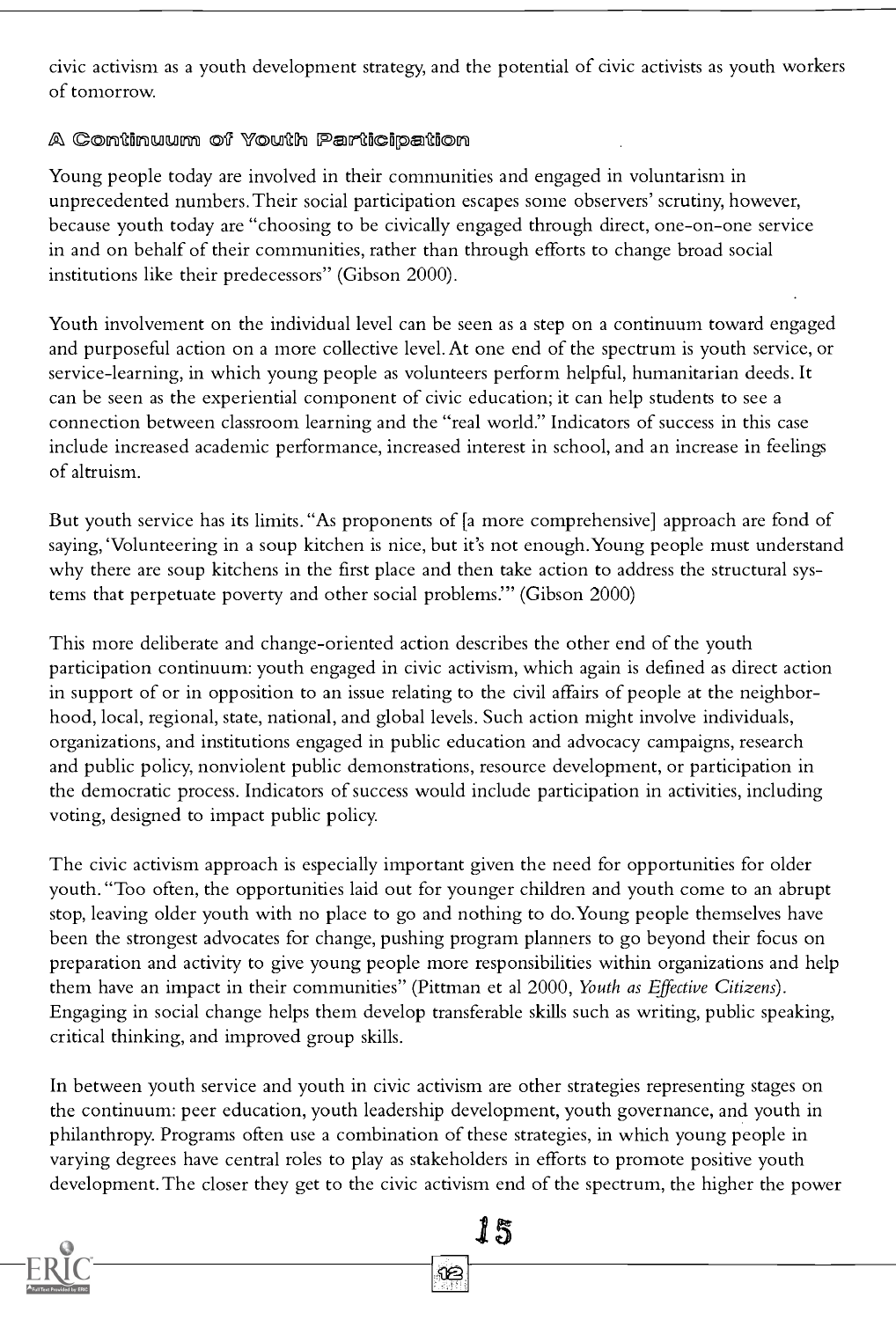as stakeholders for youth, and the more likely the chances to contribute to instilling lifelong civic participation and create opportunities to develop new leaders.

#### Universal Application

"We take ideas seriously," President Susan Berresford has said of the Ford Foundation, "first by incubating them, second by promoting them, and third by exploring them in other countries". The idea of civic activism as a youth development strategy was no exception to this formula.

Today is an especially auspicious and important time to consider youth strategies globally.Youth comprise a large and acutely vulnerable segment of the world population. According to UN estimates, those below the age of 30 may constitute as much as 55 percent of the world's population by 2005. In the least developed countries of the world, the figure may be closer to 70 percent. Today, more than one billion people in the world today are between the ages of 15 and 24, and 85 percent of them live in developing countries (UNFPA 1999).Worldwide, poverty and injustice continue to stymie the healthy and productive development of young people. Key problems include access to education, health care, and gainful employment. In some parts of the world, war, civil unrest, and gender discrimination further complicate these problems. Of particular concern because of its impact at both societal and individual levels is HIV/AIDS, since one half of all new HIV infections are in young people between ages 15 and 24 (UNFPA 1999).

Youth movements for social justice are a global phenomenon. Young people fought against apartheid in South Africa, and they are fighting for indigenous people's rights in Mexico. There is no reason why the benefits of civic engagement as part of a mix of youth development strategies would not pertain outside the United States.We are seeing how it works, in fact, through the YLDI partner organizations in South Africa.

#### Young Civic Activists: Youth Workers of Tomorrow?

Where do youth workers come from? How do we ensure that those who work with youth have a thorough understanding of core principles and best practices? Historically youth workers those legions of people whose central work involves young people—have had little in the way of formal training. There is no professional degree, no certification process. It might also seem to some that there is little uniformity among the ranks. In my years in the youth development field, however, I have noticed a pattern among youth workers: not only do they tend overwhelmingly to be people who have a desire to serve, to give back to their communities, but many youth workers were also social activists at some point in their own youth.

What if we were to pay attention to the young people involved now in social change? Many of them already have highly developed skills in critical analysis, strategic planning, and development of action steps.With youth development knowledge, these individuals could be a committed, skilled, and ready force of youth workers.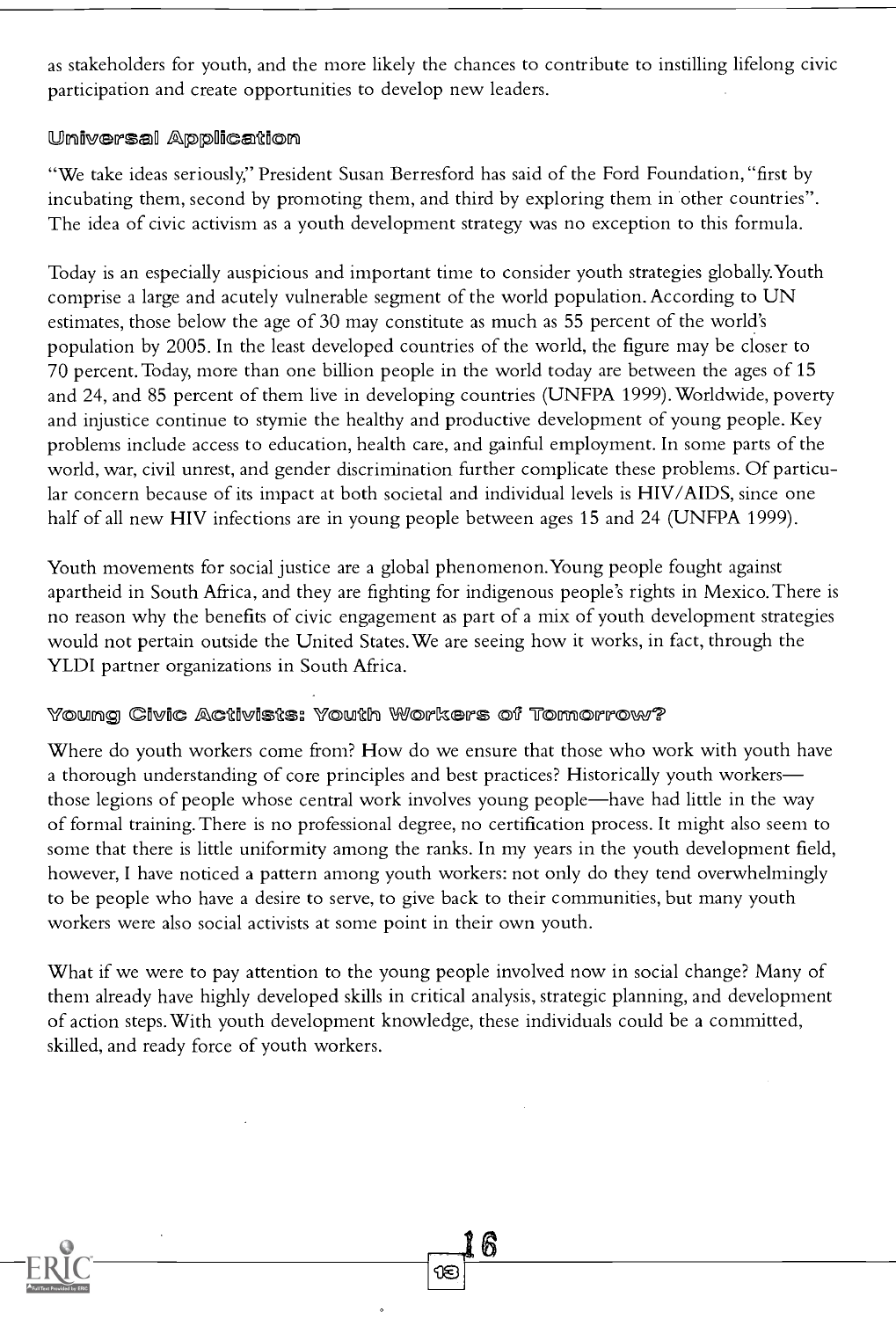#### YLDI: Broadening the Parameters of Youth Development and Strengthening Civic Activism

The product of two years of exploration and discovery and the thoughtful, expert contributions of the youth development design team featured in Part I of this publication,YLDI is an investment in two intertwined beliefs: youth are indispensable actors in creating a more just world, and civic engagement is an indispensable tool for youth development practitioners.

We began the process of identifying the US community based organizations and international fellows that make up the YLDI partnership with a wide survey of community based organizations that involved young people and were interested in helping these young people navigate through this period of their lives.We also looked at groups that just wanted to help young people and were working toward this goal through civic activism. After collecting recommendations from the design team, I traveled across the country and met with some two dozen such organizations. I came home with my faith in the civic activism strategy not only intact but in fact bolstered immensely. And I knew that our challenge in securing the right community based organizations for YLDI would be not finding them, but choosing among them. Sure enough, our request for proposals yielded more than 100 proposals.

Out of these, we selected the final dozen US groups. In selecting the groups, we deliberately and consciously kept an eye not only on the individual organizations, but also on the group we were building: we wanted diversity. In the end, we were gratified to see an assembly of organizations working on issues of Asian immigrants and Asian and Pacific American youth, suburban white youth, gay and lesbian youth, Latino youth, Native American youth, and low-income African American youth in the American South, Oakland, California, and New York City.

What these groups have in common is their work toward social justice for the disempowered. The youth development framework has been criticized for failing to consider the context of some young people's lives: is it realistic to hope for the same desired outcomes for youth from all income levels and social strata? While this analysis has some validity, no one could suggest that it would be acceptable to set a lower standard of outcomes for low-income or otherwise marginalized youth.We must then find appropriate approaches. Civic activism as a youth development strategy has particular promise, I believe, for young people who are negatively affected because of racism, sexism, classism, or discrimination based on immigrant status or sexual orientation. The process through which youth develop a critical analysis of their circumstances and then develop both a personal and collective response can be deeply empowering. All of the YLDI groups had a process to help young people take a critical look at the stereotypes about them and devise ways of dealing with negative impressions of them and their community.

In looking at the groups individually, two selection criteria, among many others, were particularly important: One, the organization must display a commitment to positive youth development principles.While it was not necessary for the group to be steeped in youth development expertise—they need not, for example, use any particular terminology—they did need to incorporate certain practices in their work, such as youth/adult partnerships and youth as decision makers.

The other key condition was the organization's ability to accept that YLDI would be a foundation-driven initiative: we had clear objectives at the Foundation that we wanted to meet, and the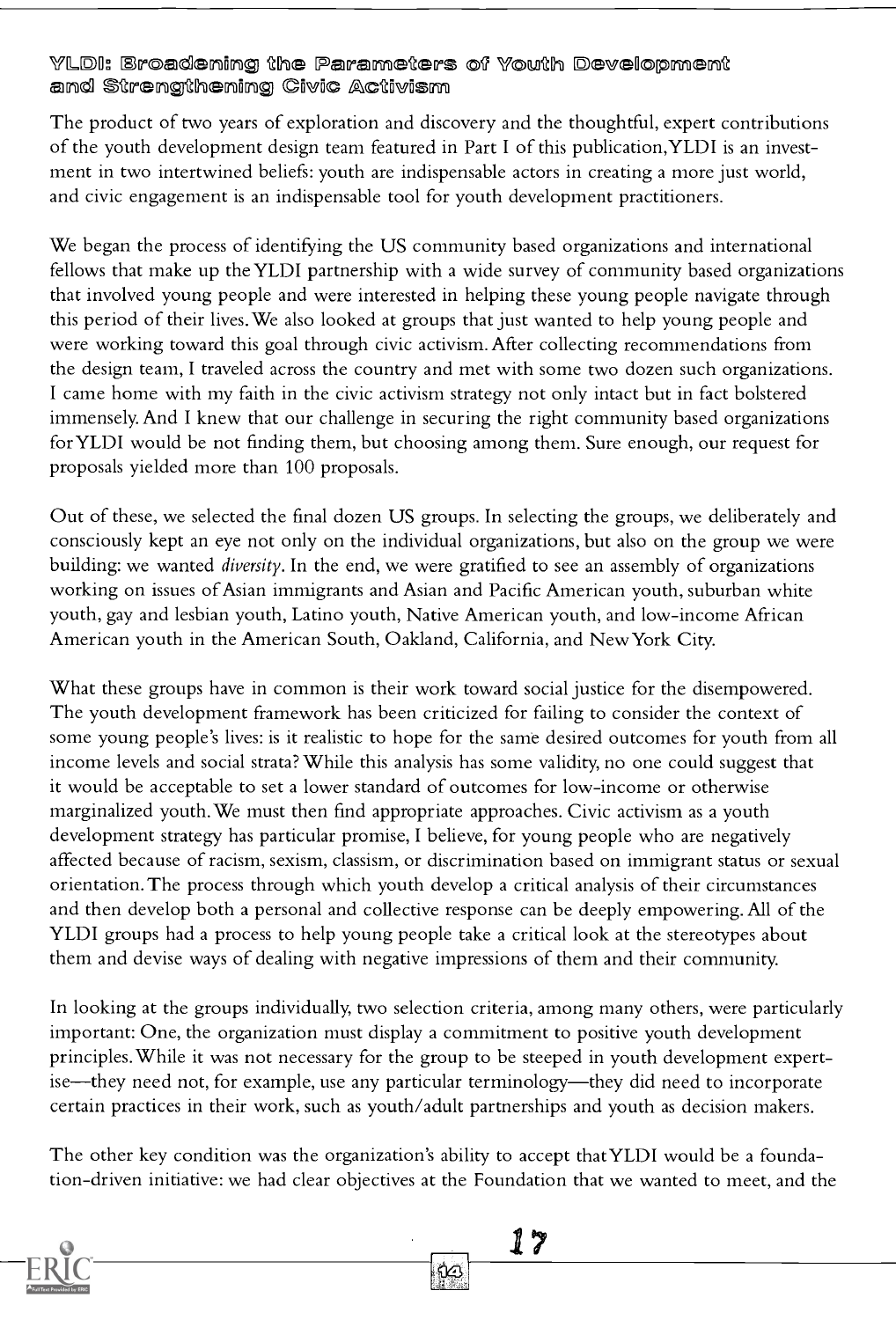groups' participation was integral to meeting them.We would, to be sure, provide support to build capacity in the area they had identified in their proposal. But the groups would also be expected to document their work so that a deeper understanding of using civic activism as a youth development strategy could be developed. By the end of the three-year initiative, we will have learned much, and we will widely disseminate our findings.

A significant element in the YLDI framework is that the management of the initiative is carried out by an intermediary organization—the Innovation Center for Community and Youth Development, whose staff has years of experience in the field. By providing technical assistance to the YLDI community based organizations, the groups' youth development practices become more intentional.

#### The Bottom Line: Youth Development

Organizations and projects that involve young people as integral and respected leaders and participants clearly enrich their endeavors:Young people's exuberance and optimism alone can make significant additions to social change efforts.What's more, every young person, like every adult, has unique abilities and experience that can expand the capacities and outcomes of these efforts. This is an unquestionably positive effect. Still, as a Children,Youth and Family Program Officer, the central purpose for me of civic activism as a youth development strategy is youth development. It is important to be clear on the goals of any youth engagement activity because it informs the selection of activities. (Gibson 2000)

Here is a question I have pondered:When young people are working on, say, environmental issues, is the common denominator youth or the environment? We often point to the "two-forone" value of young people's civic engagement: youth grow and develop at the same that conditions are improved at some level of society. Indeed, the work of the YLDI organizations blurs together social change and youth development. But central, driving force ofYLDI is youth development, which it addresses through civic activism. Said another way, this youth development approach views youth civic activism as part of a developmental process that helps young people in the process of developing a personal identity, a sense of responsibility, caring, feelings of connection, and competence.

The determination to focus on youth development is a particular challenge, because youth itself is not a static condition.When we decide, then, that we are focusing on youth participation primarily and the environment secondarily, we "essentialize" youth and may in a way make it more difficult for individuals to continue to find a space for their voice as they move out of adolescence and young adulthood. At the same time, we must be as clear as possible about our intentions. At the end of the day, we must evaluate our progress against our stated goals.

YLDI focuses on youth development, but other foundations and programs will choose to make civic engagement their top priority. No matter—there is room for all who are interested in youth development, youth engagement, civic activism, and social change. For now, these strategies are the subject of much attention and favor. Before the inevitable waning begins, we have much work to do.

15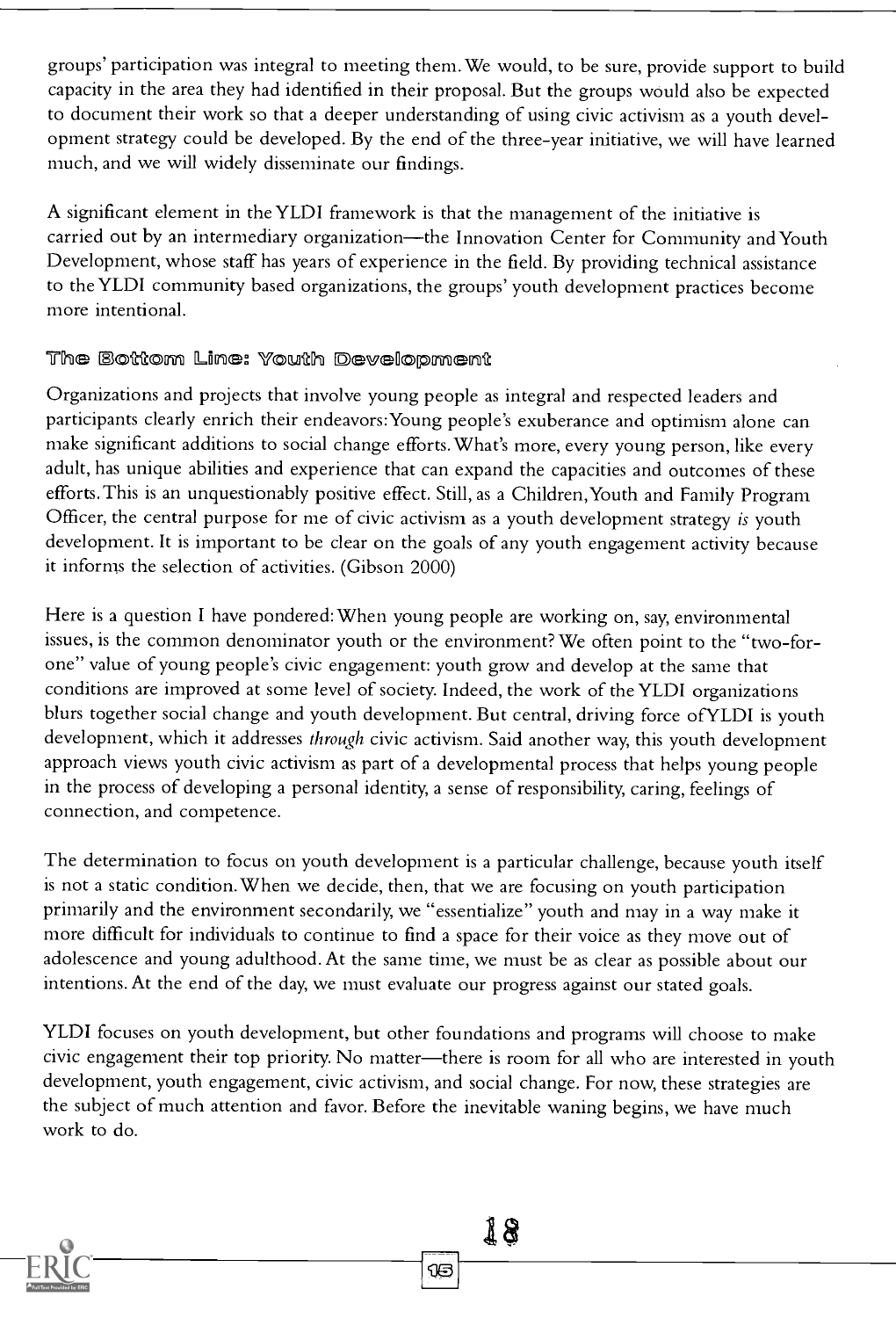# **Appendix A**

Design Team Participants

Bineshi Albert Coordinator for Organizational Development

Youth Action P.O. Box 12372 Albuquerque, NM 87195

Bas Auer

Program Advisor Middle East & North Africa Youth for Development and Cooperation 30, Road 269 New Maadi, Cairo, Egypt

Amanda Berger Jewish Fund for Justice 260 5th Avenue

New York, NY 10001

LaTosha R. Brown Assistant Director 21st Century Youth Leadership Movement PO Box 2516 Selma, AL 36702

Julia Burgess Director of Special Initiatives Center for Community Change 1000 Wisconsin Avenue, NW Washington, DC 20007

Barry Checkoway Director and Professor Center for Community Service and Learning 1024 Hill St. Ann Arbor, MI 48104

Marco Davis Director of Leadership Development National Council of La Raza 1111 19th Street NW Suite 1000 Washington, DC 20036

Sandra Davis SPIRIT 5432 North Albina Avenue Portland, OR 97217

Shawn Ginwright Executive Director Leadership Excellence 287 17th Street Suite 400 Oakland CA 94612

Hartley Hobson Vice President Innovation Center for Community and Youth Development

7100 Connecticut Avenue Chevy Chase, MD 20815

Dan HoSang Director PUEBLO 132 East 12th Street Oakland, CA 94606

Betsy Hubbard Program Officer, Public Policy Pew Charitable Trusts 2005 Market Street, Suite 1700 Philadelphia, PA 19103

Miki Jacevic Institute for New Leaders 625 E Timber Branch Parkway Alexandria,VA 22302

Bobbie Jacobs-Ghaffar SAGE INC. P.O. Box 3193 Pembrooke, N.C. 28372

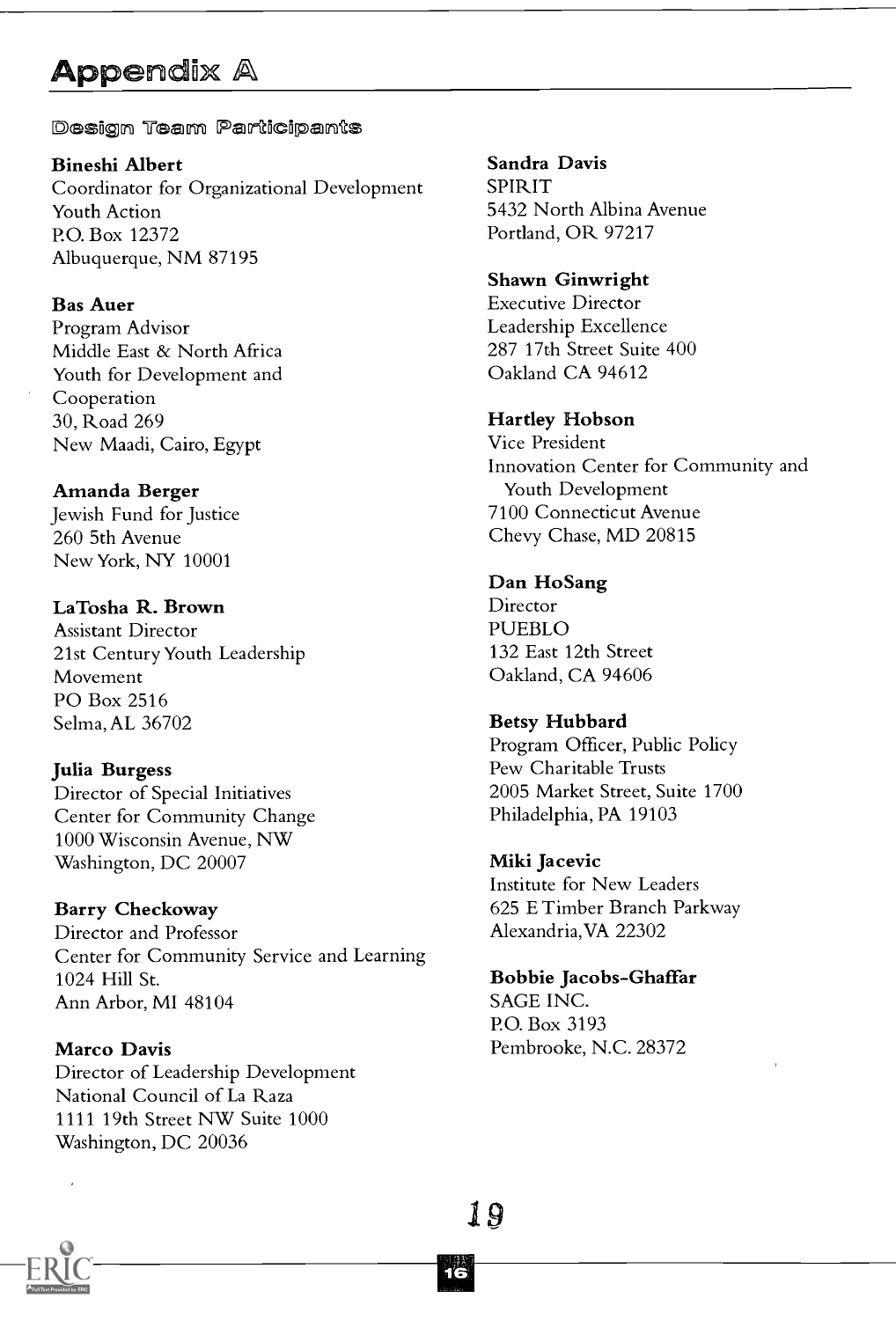#### Inca A. Mohamed

Program Officer Assets Building and Community Development Ford Foundation 320 E. 43rd St. New York, NY 10017

Steve Mokwena Manager for International Learning Networks International Youth Foundation 34 Market Place Suite 800 Baltimore, MD 21202

Jose Montes Edward W. Hazen Foundation 60 Madison Avenue 26th Floor, room 1110 New York, NY 10010-1600

Eva Morales c/o Harriet Whelan Institute for New Leaders 1474 Oakdale Pasadena, CA 91106

#### Anna Nieves-Bryant Do Something - NY

515 W. 139th Street, Suite 9 NewYork, NY 10031

Carla Roach Project Coordinator Innovation Center for Community and Youth Development 7100 Connecticut Avenue

Paula X. Rojas Community Organizer El Puente 211 South 4th Street Brooklyn, NY 11211

Chevy Chase, MD 20815

#### Brigette Rouson

Senior Program Officer for Girls, Young Women and Leadership Ms. Foundation for Women 120 Wall St., 33rd Floor New York, NY 10005

Malika Sanders

21st Century Youth Leadership Movement P.O. Box 2516 Selma, Alabama 36702

#### Byron Shinyama

Prevention Unit Coordinator Asian American Drug Abuse Program 5318 South Crenshaw Blvd Los Angeles, CA 90043

Eddie Silverio

Alianza Dominicana Inc. 2410 Amsterdam Avenue, 2nd Floor New York, NY 10033

Noemi Soto 530 South Boyle Avenue Los Angeles, CA 90033

Lisa Y. Sullivan President **LISTEN** 1436 U Street, NW, Suite 201 Washington, D.C. 20009

#### Judith Thompson

Program Manager Institute for New Leaders 16 Osborne Road Arlington, MA 02174

#### Wendy Wheeler

President Innovation Center for Community and Youth Development 7100 Connecticut Avenue Chevy Chase, MD 20815

Perrin Wicks Program Assistant Ford Foundation 320 E 43rd Street New York, NY 10017

 $2\Omega$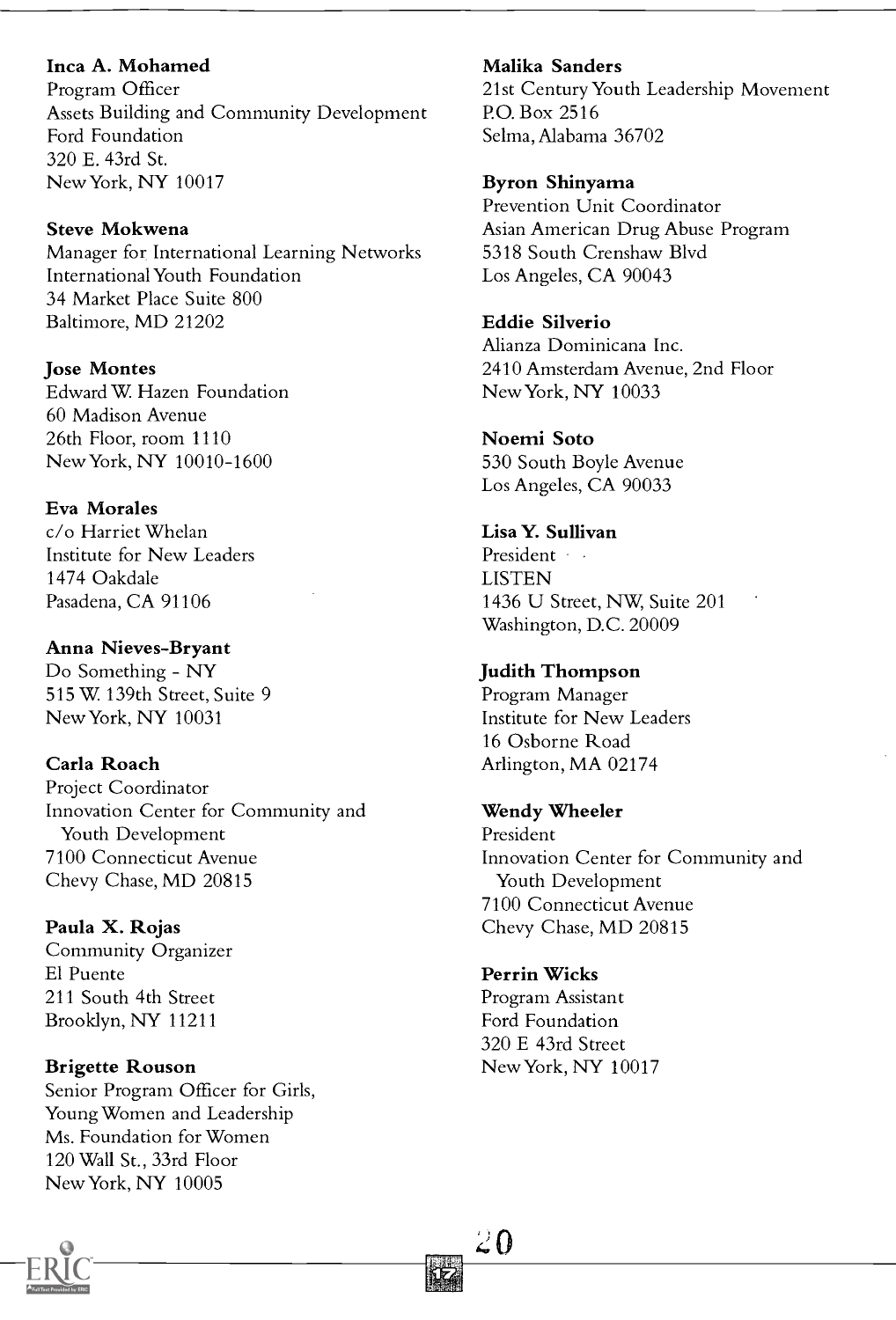Appendix B

# YLDI Theory of Change

ACTIVITIES & SUPPORTS SHORT TERM

# **OUTCOMES**

| PHASE I                                                                                                                                                                                                                                                                                                                                            | <b>PHASE II</b>                                                                                                                                                                                                                                                                                                                                                                                                                                                                                                                                                                                                                               | PHASE III                                                                                                                              |                                                                                                                                                                                                                                                                                                                                                                                                                                                                                                                                                                                                                                                                                                                                                                                                  |
|----------------------------------------------------------------------------------------------------------------------------------------------------------------------------------------------------------------------------------------------------------------------------------------------------------------------------------------------------|-----------------------------------------------------------------------------------------------------------------------------------------------------------------------------------------------------------------------------------------------------------------------------------------------------------------------------------------------------------------------------------------------------------------------------------------------------------------------------------------------------------------------------------------------------------------------------------------------------------------------------------------------|----------------------------------------------------------------------------------------------------------------------------------------|--------------------------------------------------------------------------------------------------------------------------------------------------------------------------------------------------------------------------------------------------------------------------------------------------------------------------------------------------------------------------------------------------------------------------------------------------------------------------------------------------------------------------------------------------------------------------------------------------------------------------------------------------------------------------------------------------------------------------------------------------------------------------------------------------|
| Scouting<br><b>图</b> Exploratory<br>meetings &<br>conversations<br><b>图 Review of literature</b><br>Design Team<br>Meetings &<br>Interviews<br>Creation &<br>Presentation of<br><b>YLDI</b> Rationale<br>to The Ford<br>Foundation's Board<br><b>Selection Process</b><br>■ Development of<br>selection criteria<br>for the YLDI<br>Learning Group | Learning Activities<br><b>El Annual Meetings</b><br><sup>1</sup> Annual Site Visits<br><b>Project Team</b><br>Reflection<br>Meetings<br>Individual grants<br>from Ford to support<br>each participating<br>organization's local<br>project goals &<br>activities<br>Creation &<br>dissemination of<br>printed resource<br>materials<br>Documentation<br>Mini grants &<br>technical assistance to<br>build organizational<br>capacity of grantees<br>Field Networking<br>& Dissemination<br><b>YLDI</b> Consulting<br>sub-groups to inform:<br>■ Evaluation<br>圖 Communications<br>■ Meeting Planning<br>Site Exchanges<br>between YLDI learn- | ANALYSIS,<br><b>SYNTHESIS &amp;</b><br><b>DISTILLATION</b><br>(External evaluation<br>process & strategic<br>placement of<br>products) | Stimulate research,<br>practice & policy<br>around the practice of<br>integrating civic activism<br>& youth development.<br>Indicators:<br><b>B</b> Research<br>Reports/Papers<br><b>■</b> New Funding<br>Youth Development<br>practitioners can access<br>models and information<br>on how to integrate<br>civic activism into<br>youth development<br>programming.<br>Indicators:<br>图 Existence, distribution<br>& use of models<br>YLDI grantees have<br>increased organizational<br>capacity to utilize civic<br>activism as a compo-<br>nent of their youth<br>development work.<br>May be evaluated through<br>self & IC assessments<br>and documentation of<br>individual stories.<br>Indicators:<br>■ Supporting<br>organizational<br>systems in place<br>Demonstrated<br>commitment to |

21\_

**Ta**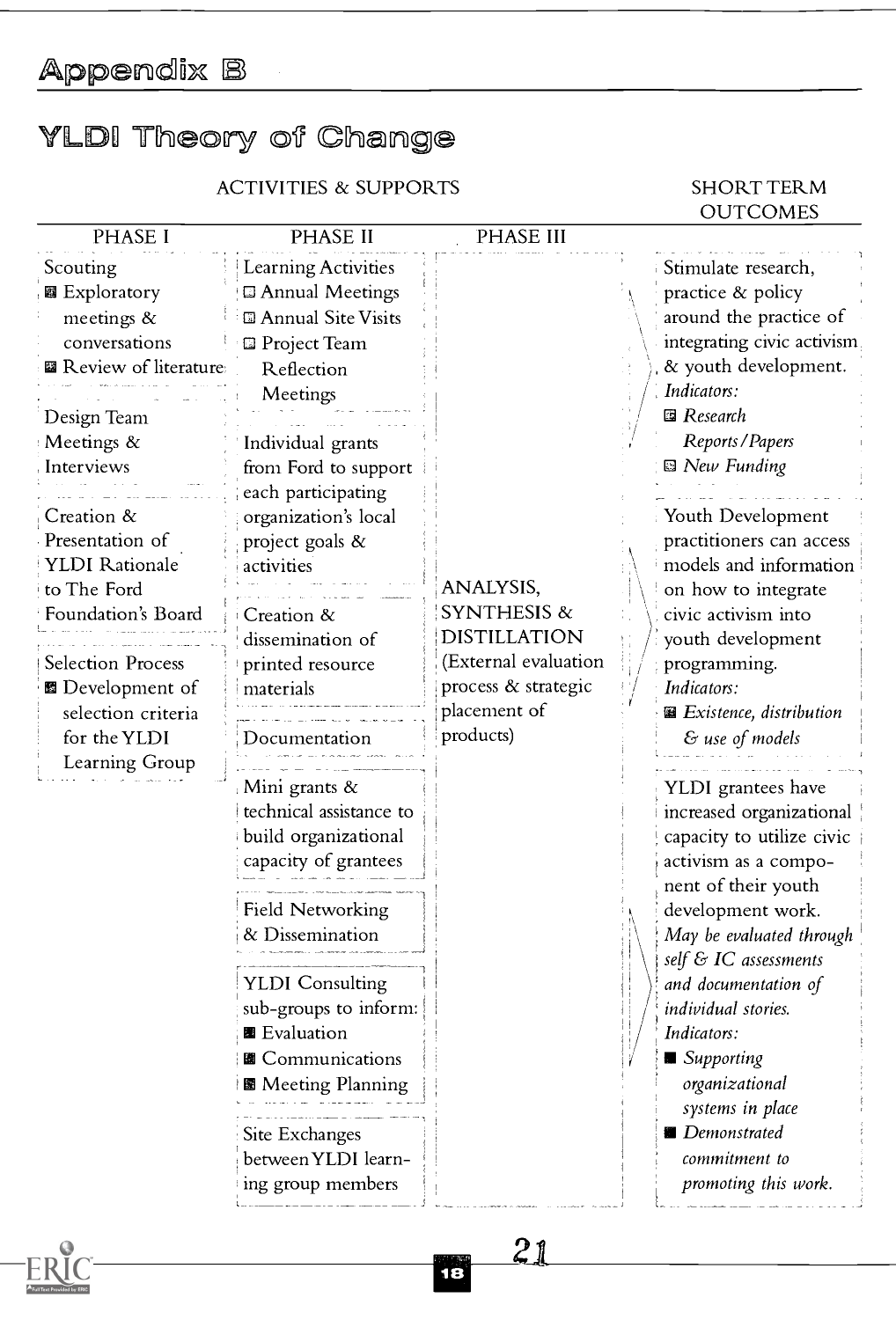## **References**

Beauvais, F. (2000) Indian Adolescence: Opportunity and Challenge. Montemayor R. Adams, GR., and Gullotta, TP Adolescent Diversity in Ethnic, Educational and Cultural Contexts.110-140. Thousand Oaks, Sage Publications.

Boykin, AW (1986). The Triple Quandary and the Schooling of African American Children. In N Neiser (Ed),. The School Achievement of Minority Children, Hillsdale NJ: Lawrence Erlbaum 57-92

Carnegie Corporation of New York, (1992). Task Force on Youth Development and Community Programs and Carnegie Council on Adolescent Development. A Matter of Time: Risk and Opportunity in the Non School Hours. New York, Carnegie Corporation.

Carnegie Corporation of New York, (1989). Report on the Task Force on Education ofYoung Adolescents and Carnegie Council on Adolescent Development. Turning Points: Preparing American Youth for the 21st Century. New York, Carnegie Corporation.

Cross, WE, (1995). Oppositional Identity and African American Youth: Issues and Perspectives. Hawley,WD and Jackson A.W Toward a Common Destiny: Improving Race and Ethnic Relations in America. 185-204 San Francisco, Jossey-Bass.

Cohen, CJ.,& Dawson, MC, (1993). Neighborhood poverty and African American politics. American Political Science Review, 87, 286-302

Eccles JS, Barber, BL, (1999). Student Council,Volunteering, Basketball, or Marching Band:What Kind of Extracurricular Involvement Matters?: Journal of Adolescent Research, v14, 10-43.

Erikson, E, (1968). Identity:Youth and Crisis New York, Norton.

Fisher, CB, Jackson Jf, Villaruel, FA, (1998). The Study of African American and Latin American Children and Youth. In RM Lerner (ED) Handbook of Child Psychology; Theoretical Models of Human Development: New York, John Wiley and Sons 1145-1207.

Flanagan, CA, Faison, N (2001). Youth Civic Development: Implications for Social Policy and Programs. Social Policy Report vol xv, 1.

Ford, D.Y, Harris, JJ, (1996). Perceptions and Attitudes of Black Students toward School: School Achievement, and Other Variables: Child Development, v 67 1144-1152.

Gibson, C, (2000).Youth Civic Engagement: Issues, Approaches, and Program Recommendations. Unpublished report prepared for the Carnegie Corporation.

22

Harter, S, (1990). Causes, Correlates and the Functional Role of SelfWorth: A Life-Span Perspective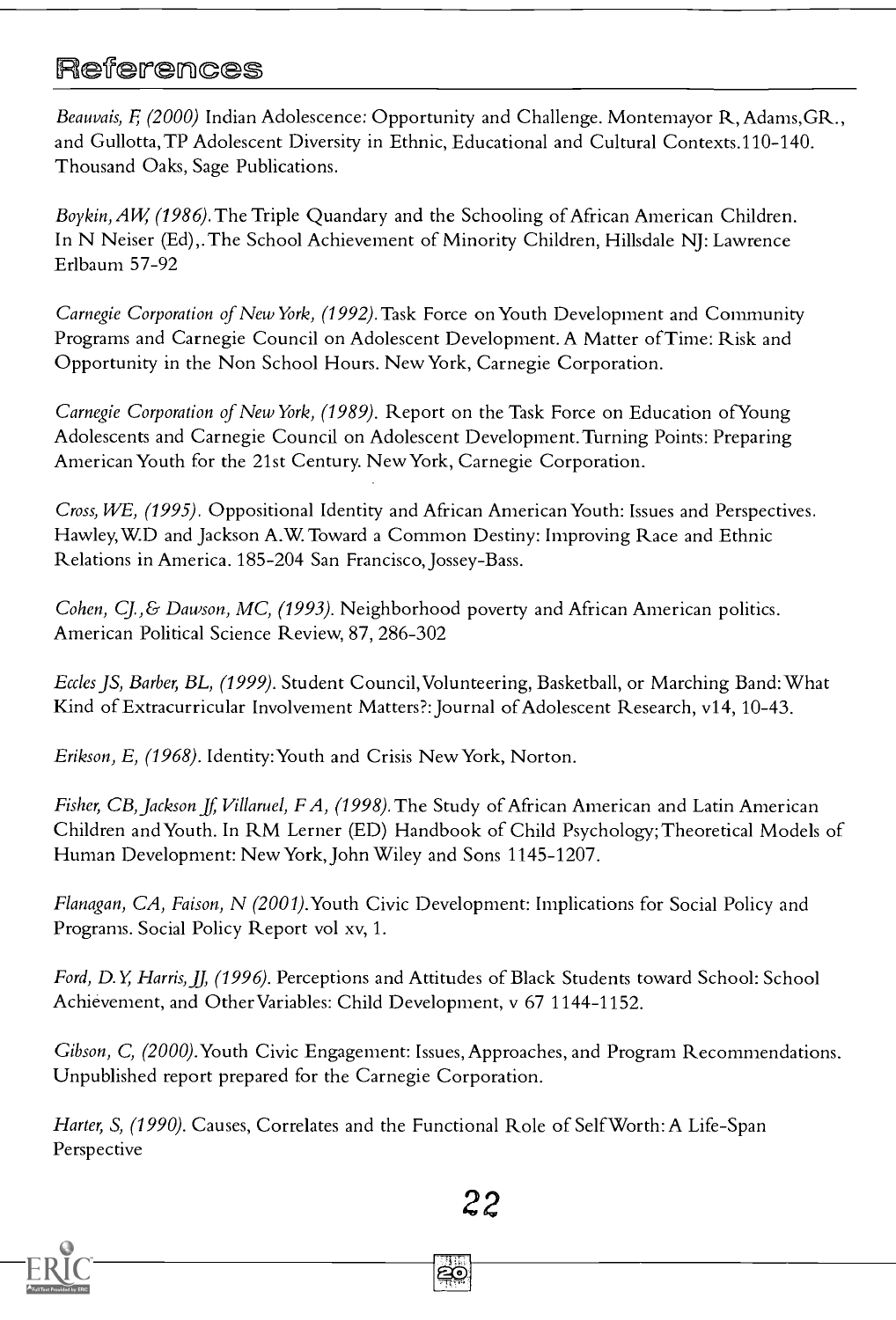Hepburn, M & Popwell, EA, (1992). Do Young Americans Have a Democracy gap? Teaching Georgia Government, 15, 2-3,7.

Mc Laughlin, MW (1993). Embedded Identities: Enabling Balance in Urban Contexts. In S.B Heath and M.W Mc Laughlin (Eds), Identity and Inner City Youth, Beyond Ethnicity and Gender. New York:Teachers College Press 36-38.

Pittman, K, (1991). Promoting Youth Development: Strengthening the Role of Youth Serving and Community Organizations. Washington D.C., Center for Youth Development and Policy Research, Academy for Educational Development.

Pittman, K, Irby M, Ferber T. (2000). Youth as Effective Citizens: A background report and recommendations to the Surdna Foundation. Takoma Park, MD: IYF-US, International Youth Foundation.

Pittman, K, Irby M, Ferber T, (2000). Unfinished Business: Further reflections on a decade of Promoting Youth Development. Takoma Park, MD, International Youth Foundation.

Pittman K, Irby M,  $(1996)$ . Preventing Problems or Promoting Development: Competing Priorities or Inseparable Goals? Takoma Park MD, International Youth Foundation.

Phelan, P and Davidson, EL, (1993). Renegotiating Cultural Diversity in American Schools. New York, Teachers College Press.

Phinney, JS, (1990). Ethnic Identity in adolescents and Adults a Review of the Research, Psychological Bulletin, v 108 499-514.

Roach, C, Sullivan L, and Wheeler, W, (1999). Youth Leadership for Development: Civic Activism as a Component ofYouth Development Programming. Chevy Chase, MD, National 4-H Council.

Roth, J and Brooks-Gunn J, (2000). What Do Adolescents Need For Healthy Development? Implications for Youth Policy: Social Policy Report, v 14.

Spencer, MB. (1995). Old Issues and New Theorizing About African-American Youth: A Phenomenological Variant of the Ecological Systems Theories. Taylor, RL Black Youth: Perspectives on their status in the United States. 37-70. New York, Praeger.

Youniss JA, (1980). Parents and Peers in Social Development, Chicago II, University of Chicago Press.

Sullivan, HS (1953). The Interpersonal Theory of Psychiatry, New York, Norton.

UNFPA (1999). State ofWorld Population 1999. New York, UNFPA.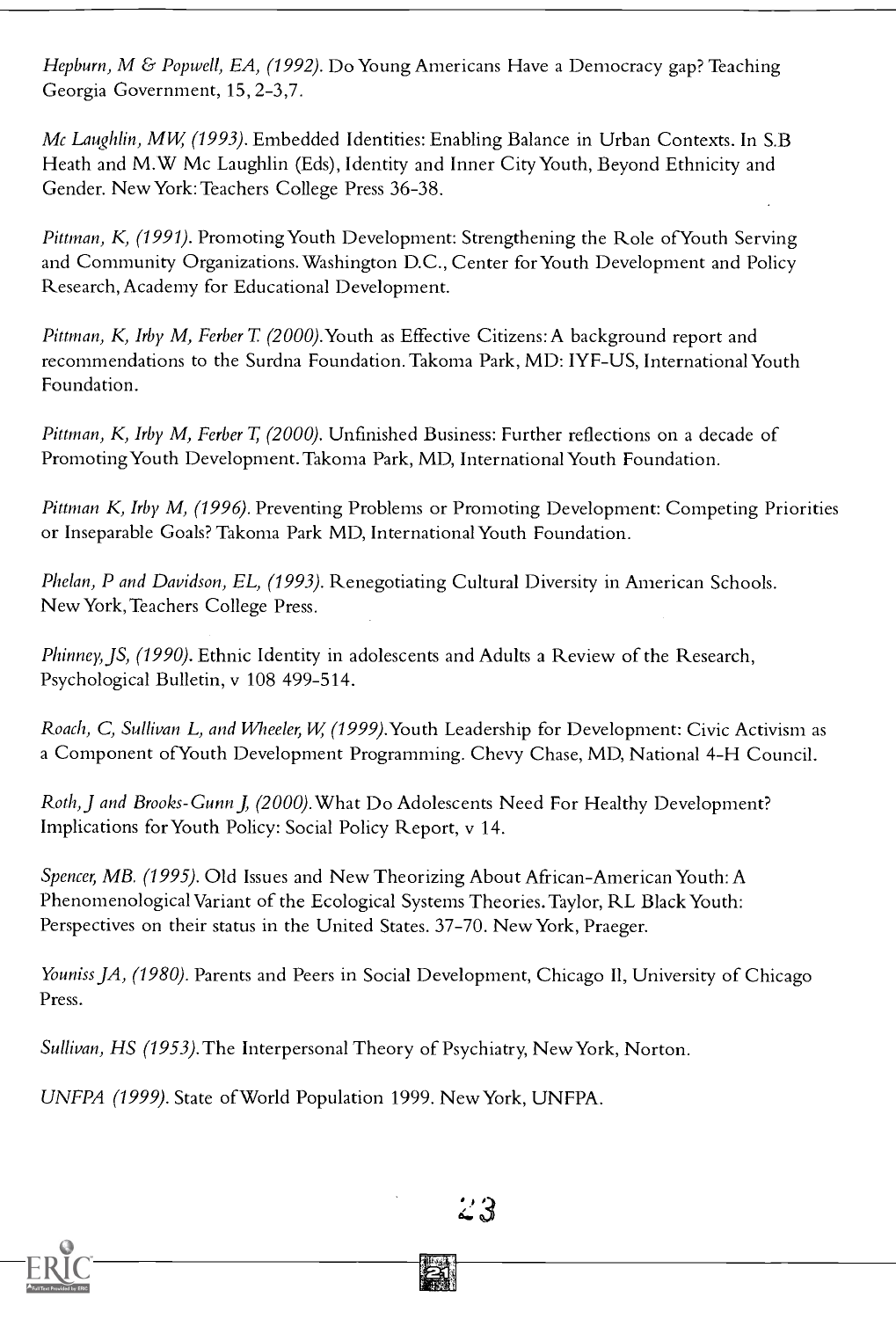







 $\bigoplus\limits_{n=1}^{\infty}$ 

ERIC

A wellspring for fresh ideas and experiential learning, a link to new partners, and a catalyst for positive change in the way youth development takes place, the Innovation .Center fosters and strengthens the best thinking and practice in the field. The Innovation Center's network of youth and adult staff and partners seek, test, and promote innovative concepts and practices, providing cutting edge tools for youth workers in diverse settings.

#### The Innovation Center for Community and Youth Development

7100 Connecticut Avenue Chevy Chase, MD 20815 Tel (301) 961.2837 Fax (301) 961.2831 Email info@theinnovationcenter.org Web www.theinnovationcenter.org **ICELET** 



tmer

eommmunity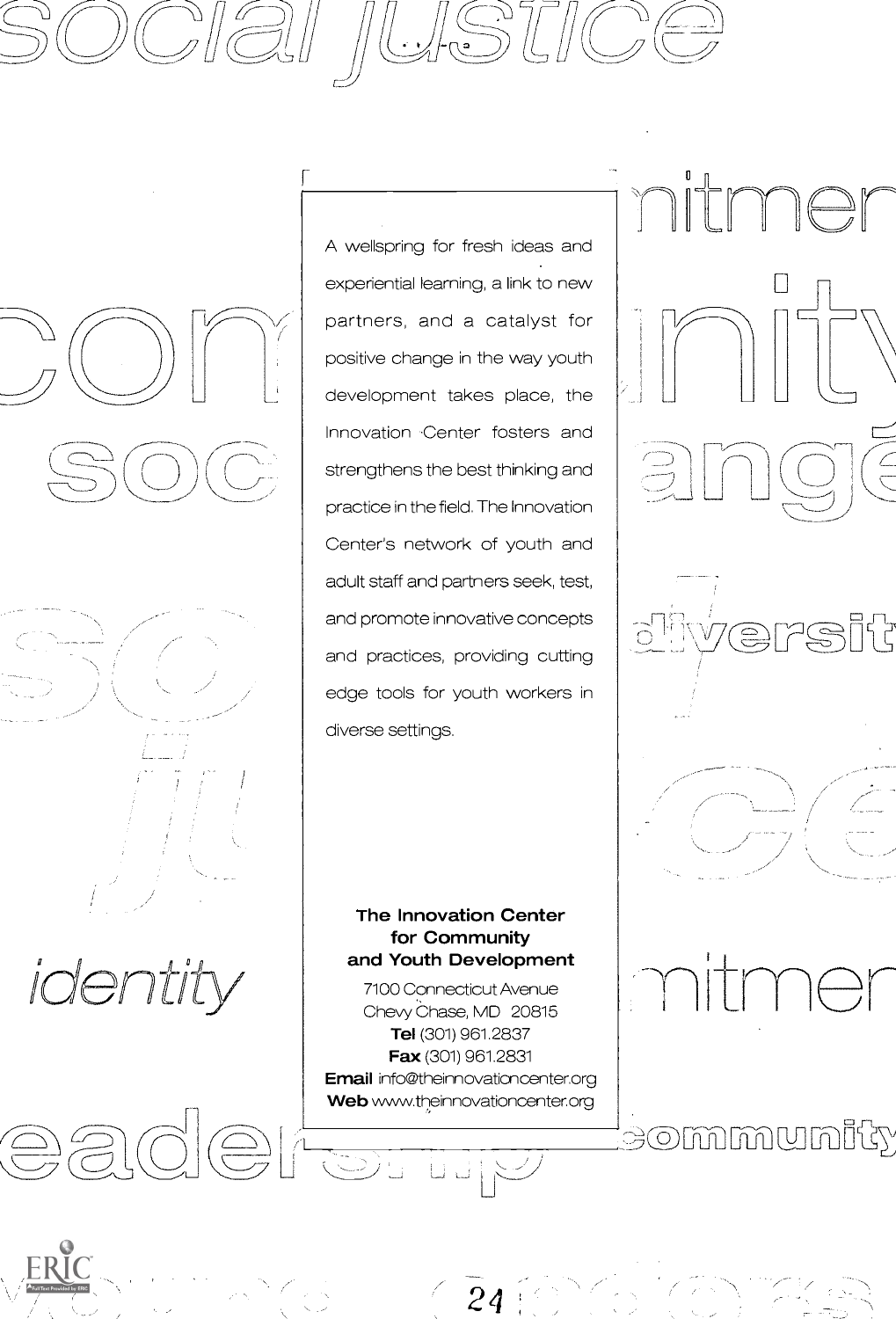| <b>U.S. Department of Education</b><br>Office of Educational Research and Improvement (OERI)<br><b>National Library of Education (NLE)</b><br><b>Educational Resources Information Center (ERIC)</b><br>TATES OF!<br><b>REPRODUCTION RELEASE</b><br>(Specific Document) |
|-------------------------------------------------------------------------------------------------------------------------------------------------------------------------------------------------------------------------------------------------------------------------|
| I. DOCUMENT IDENTIFICATION:                                                                                                                                                                                                                                             |
| Title:<br>Bradening the Bounds of youth Development: youth as Engaged Citizens                                                                                                                                                                                          |
| Author(s): Innovation Center for Community and youth Development and Ford Foundation                                                                                                                                                                                    |
| Corporate Source:<br><b>Publication Date:</b>                                                                                                                                                                                                                           |
|                                                                                                                                                                                                                                                                         |
| <b>REPRODUCTION RELEASE:</b>                                                                                                                                                                                                                                            |

In order to disseminate as widely as possible timely and significant materials of interest to the educational community, documents announced in the monthly abstract journal of the ERIC system, Resources in Education (RIE), reproduction release is granted, one of the following notices is affixed to the document.

If permission is granted to reproduce and disseminate the identified document, please CHECK ONE of the following three options and sign at the bottom of the page.

|                               | The sample sticker shown below will be<br>affixed to all Level 1 documents                                                                                       | The sample sticker shown below will be<br>affixed to all Level 2A documents                                                                                                              | The sample sticker shown below will be<br>affixed to all Level 2B documents                                                                                                                                                                                                                                                                                                                                                       |
|-------------------------------|------------------------------------------------------------------------------------------------------------------------------------------------------------------|------------------------------------------------------------------------------------------------------------------------------------------------------------------------------------------|-----------------------------------------------------------------------------------------------------------------------------------------------------------------------------------------------------------------------------------------------------------------------------------------------------------------------------------------------------------------------------------------------------------------------------------|
|                               | PERMISSION TO REPRODUCE AND<br>DISSEMINATE THIS MATERIAL HAS<br><b>BEEN GRANTED BY</b>                                                                           | PERMISSION TO REPRODUCE AND<br>DISSEMINATE THIS MATERIAL IN<br>MICROFICHE, AND IN ELECTRONIC MEDIA<br>FOR ERIC COLLECTION SUBSCRIBERS ONLY.<br>HAS BEEN GRANTED BY                       | PERMISSION TO REPRODUCE AND<br>DISSEMINATE THIS MATERIAL IN<br>MICROFICHE ONLY HAS BEEN GRANTED BY                                                                                                                                                                                                                                                                                                                                |
|                               |                                                                                                                                                                  |                                                                                                                                                                                          |                                                                                                                                                                                                                                                                                                                                                                                                                                   |
|                               | TO THE EDUCATIONAL RESOURCES<br><b>INFORMATION CENTER (ERIC)</b>                                                                                                 | TO THE EDUCATIONAL RESOURCES<br><b>INFORMATION CENTER (ERIC)</b>                                                                                                                         | TO THE EDUCATIONAL RESOURCES<br><b>INFORMATION CENTER (ERIC)</b>                                                                                                                                                                                                                                                                                                                                                                  |
|                               |                                                                                                                                                                  | 2A                                                                                                                                                                                       | 2B                                                                                                                                                                                                                                                                                                                                                                                                                                |
|                               | Level 1                                                                                                                                                          | <b>Level 2A</b>                                                                                                                                                                          | Level 2B                                                                                                                                                                                                                                                                                                                                                                                                                          |
|                               |                                                                                                                                                                  |                                                                                                                                                                                          |                                                                                                                                                                                                                                                                                                                                                                                                                                   |
|                               | Check here for Level 1 release, permitting<br>reproduction and dissemination in microfiche or other<br>ERIC archival media (e.g., electronic) and paper<br>CODY. | Check here for Level 2A release, permitting<br>reproduction and dissemination in microfiche and in<br>electronic media for ERIC archival collection<br>subscribers only                  | Check here for Level 2B release, permitting<br>reproduction and dissemination in microfiche only                                                                                                                                                                                                                                                                                                                                  |
|                               |                                                                                                                                                                  | Documents will be processed as indicated provided reproduction quality permits.<br>If permission to reproduce is granted, but no box is checked, documents will be processed at Level 1. |                                                                                                                                                                                                                                                                                                                                                                                                                                   |
|                               |                                                                                                                                                                  | to satisfy information needs of educators in response to discrete inquiries.                                                                                                             | I hereby grant to the Educational Resources Information Center (ERIC) nonexclusive permission to reproduce and disseminate this document<br>as indicated above. Reproduction from the ERIC microfiche or electronic media by persons other than ERIC employees and its system<br>contractors requires permission from the copyright holder. Exception is made for non-profit reproduction by libraries and other service agencies |
| <b>Sign</b>                   | Signature:                                                                                                                                                       |                                                                                                                                                                                          | Printed Name/Position/Title:<br>Project Director<br>Amv<br>Weisenbach                                                                                                                                                                                                                                                                                                                                                             |
| here, $\rightarrow$<br>nienee | Organization/Address-<br>Innovation Centh                                                                                                                        | 7100 Connecticut Ave                                                                                                                                                                     | Telephone:<br>$FAX$ 301-961-2831                                                                                                                                                                                                                                                                                                                                                                                                  |
|                               |                                                                                                                                                                  | Cheve Chas                                                                                                                                                                               | E-Mail Address:<br>Date:<br>info@theinnovation                                                                                                                                                                                                                                                                                                                                                                                    |
|                               |                                                                                                                                                                  |                                                                                                                                                                                          | Center.org<br>(over)                                                                                                                                                                                                                                                                                                                                                                                                              |